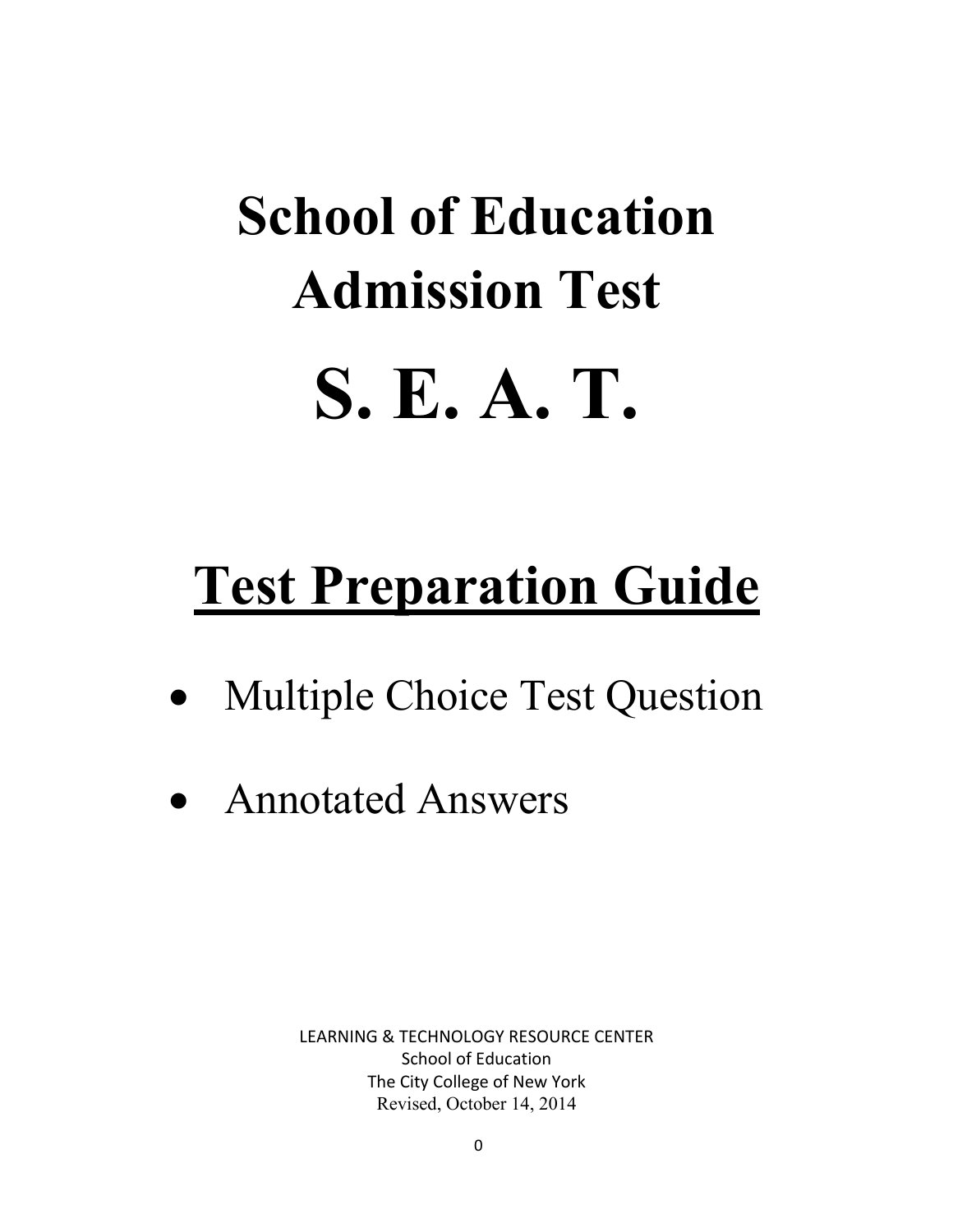**1. Many systems in the living and physical worlds have mechanisms that use feedback to help maintain equilibrium that is, help to keep the overall conditions of the system relatively constant overtime. Which of the following processes is the best example of a mechanism that uses feedback to maintain equilibrium in the human body system?**

- A. The increase in breathing rate while exercising
- B. The detection of temperature by a finger touching a cool surface
- C. The continual growth of hair and nails
- D. The loss of blood at the site of a cut

# **2. Read the excerpt below, adapted from** *The Discoverers* **by Daniel J. Boorstin; then answer the question that follows.**

The Chinese had been making a rudimentary paper since about A.D.105, when Ts'ai Lun, using mulberry, waste fishnets, and rags, made the first known sheet of paper for the emperor. Chinese prisoners of war whom the Arabs had taken at Samarkand introduced the Arabs to the art of papermaking. By 800 the brilliant caliph Harun al-Rashid (764? -809) was having paper made for him in Baghdad. Then through the Arabs paper was brought to Byzantium and across the Mediterranean to Spain, whence it spread over Europe. Even before the invention of printing, manuscripts written on paper were not uncommon, and there were paper mills in Spain, Italy, France, and Germany.

# **This excerpt illustrates which of the following characteristics of the relationship between culture and technological discovery?**

A. Technological discovery may be hindered by political, cultural, and religious restrictions on the sharing of ideas.

B. Technological discoveries may be spread by warfare and other interactions' across cultures.

C. Technological discovery may be halted until seemingly unrelated scientific advances are made in widely diffuse cultural areas.

D. Technological discoveries initially designed for military purposes may soon be adapted for nonmilitary uses.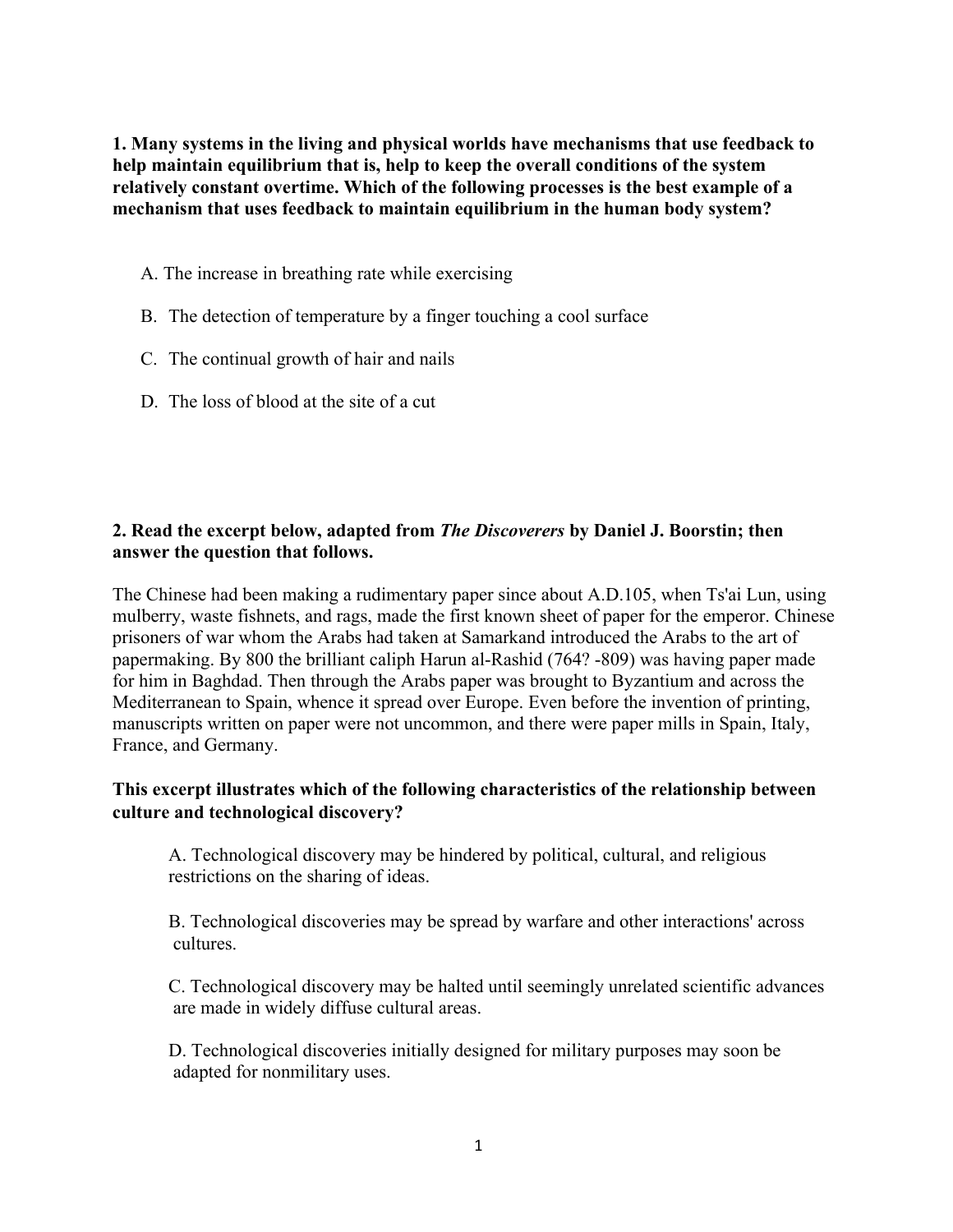**3.** Researchers are beginning to conduct clinical trials of a new medication designed to reduce the itching associated with poison ivy. The researchers randomly divide the group of trial participants in half. One group of participants is treated with the actual medication, while the other participants are treated with a placebo, a substance that looks the same as the medication but has none of the active ingredients. Only the researchers know which participants receive the medication and which receive the placebo. **Which of the following best explains the purpose of having a group of participants receive a placebo in a study such as this?**

A. It allows the researchers to test the medication's effectiveness without exposing more people than necessary to potential side effects.

B. It prevents the researchers from inadvertently allowing their own preconceptions and expectations to influence the clinical trial or the interpretation of results.

C. It helps the researchers distinguish between the actual effects of the medication and effects participants might imagine they feel.

D. It keeps the overall research and development costs associated with' the medication to a minimum.

# **4. Read the passage below, taken from the translated writings of Juan Bautista Alberdi, a nineteenth-century Argentine political theorist; then answer the question that follows.**

*What name will you give a land with 200,000 leagues of territory and a population of 800,000? A desert … But what constitution best fits a desert? One that will help to make it disappear: one that will enable it in the shortest possible time to cease being a desert and become a populated country. This, then, should and must be the political aim of the Argentine constitution and in general of all South American constitutions. The constitution of unpopulated countries can have no other serious and rational end, at present and for many years to come, than to give the solitary and abandoned countryside the population it requires, as a fundamental condition for its development and progress.* 

# **Based on information contained in the passage, it is reasonable to assume that the author would most strongly support which of the following economic proposals?**

- A. Limiting foreign investment in Argentine industries
- B. Using government land grants to promote highway and railroad construction
- C. Taxing all goods produced for sale within Argentina
- D. Using monetary policy to tighten the supply of money and raise interest rates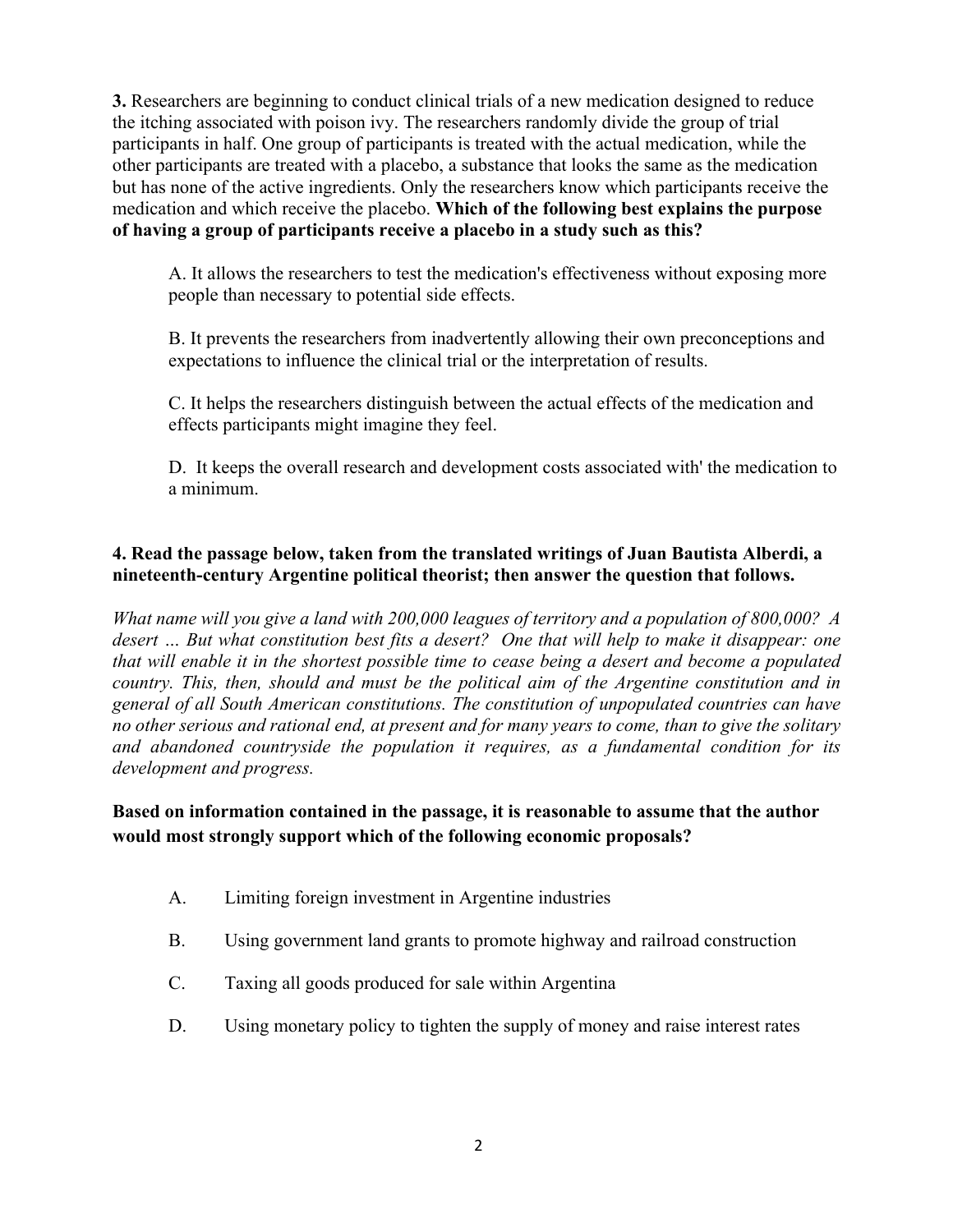# **5. Which of the following excerpts from the U.S. Constitution best illustrates the principle of checks and balances?**

A. "The judicial power shall extend to... controversies between two or more States; between a State and citizens of another State;-between citizens of different States; between citizens of the same State claiming lands under grants of different States; and between a State, or the citizens thereof, and foreign states, citizens or subjects."

B. "Each house may determine the rules of its proceedings, punish its members for disorderly behavior, and with the concurrence of two thirds, expel a member."

C. "Every bill which shall have passed the House of Representatives and the Senate, shall,

before it become a law, be presented to the President of the United States; if he approve he shall sign it, but if not he shall return it with objections to that house in which it originated, who shall... proceed to reconsider it."

D. "The times, places and manner of holding elections for Senators and Representatives shall be prescribed in each State by the legislature thereof; but the Congress may at any time by law make or alter such regulations, except as to the places of choosing Senators."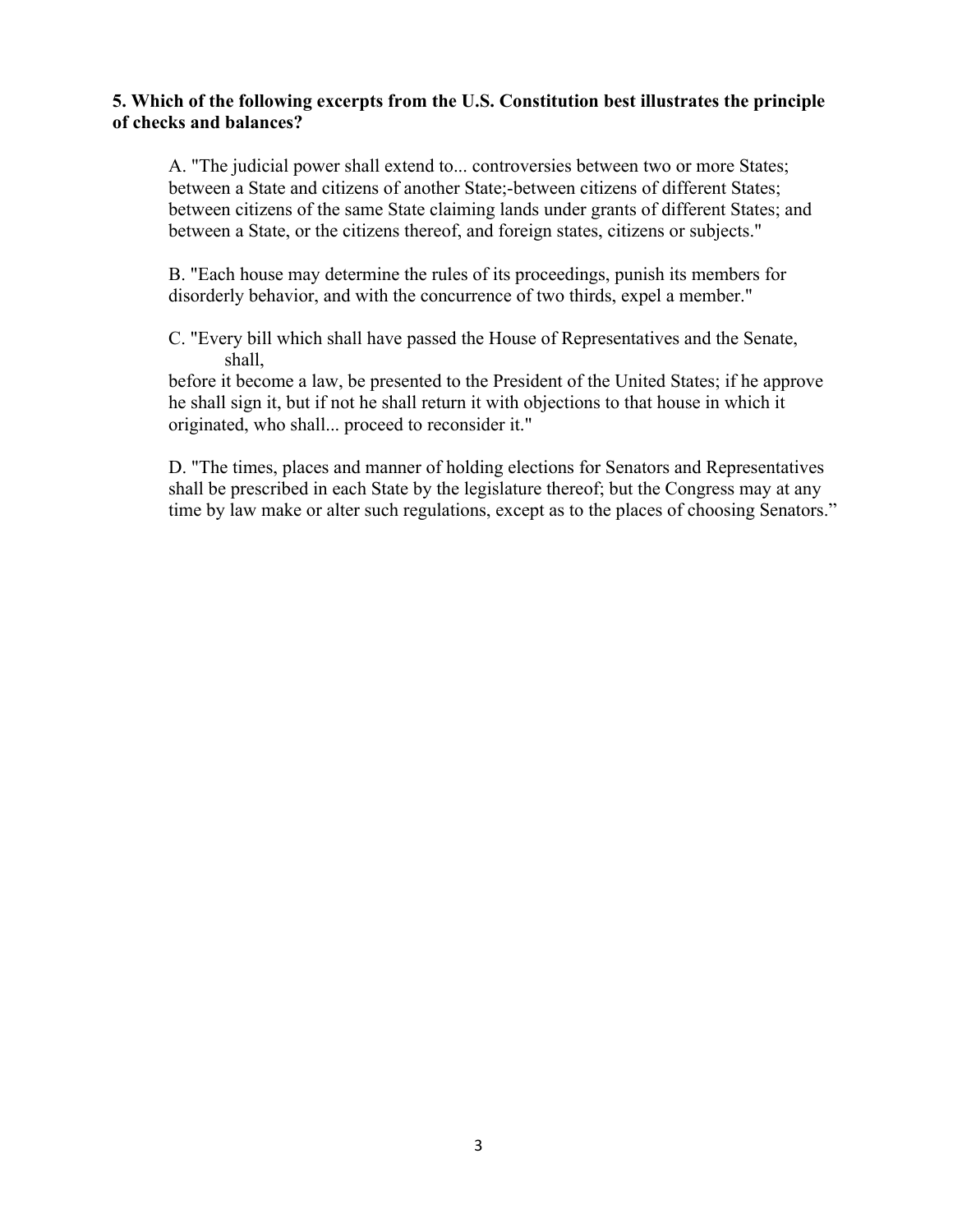**Read the selection below, adapted from a speech delivered by Frances Harper at the 1893 Columbian Exposition in support of women's right to equal social status and political participation; then answer the question that follows.** 

*"[T]oday we stand on the threshold of woman's era, and woman's work is grandly constructive... the social and political advancement which woman has already gained bears the promise of the rising of the full-orbed sun of emancipation....(Y)et I do not think the mere extension of the ballot a panacea for all the ills of our national life. What we need today is not simply more voters, but better voters… (I)t is the women of a country who help to mold its character, and to influence if not determine its destiny;...In coming into her political estate woman will find a mass of illiteracy to be dispelled. If knowledge is power, ignorance is also power."*

# **6. Which of the following statements most closely expresses a central democratic value underlying the speaker's arguments in this selection?**

- A. I believe-indeed I know-that whatever is fine and beautiful in the human expresses and asserts itself in spite of government, and not because of it. -Emma Goldman
- B. Every democratic system evolves its own conventions. It is not only the water but the banks which make the river.

-Indira Gandhi

- C. Democracy always makes for materialism, because the only kind of equality that you can guarantee to a whole people is, broadly speaking, physical. -Katherine Fullerton Gerould
- D. A democratic form of government, a democratic way of life, presupposes public education over a long period; it presupposes also an education for personal responsibility that too often is neglected.

-Eleanor Roosevelt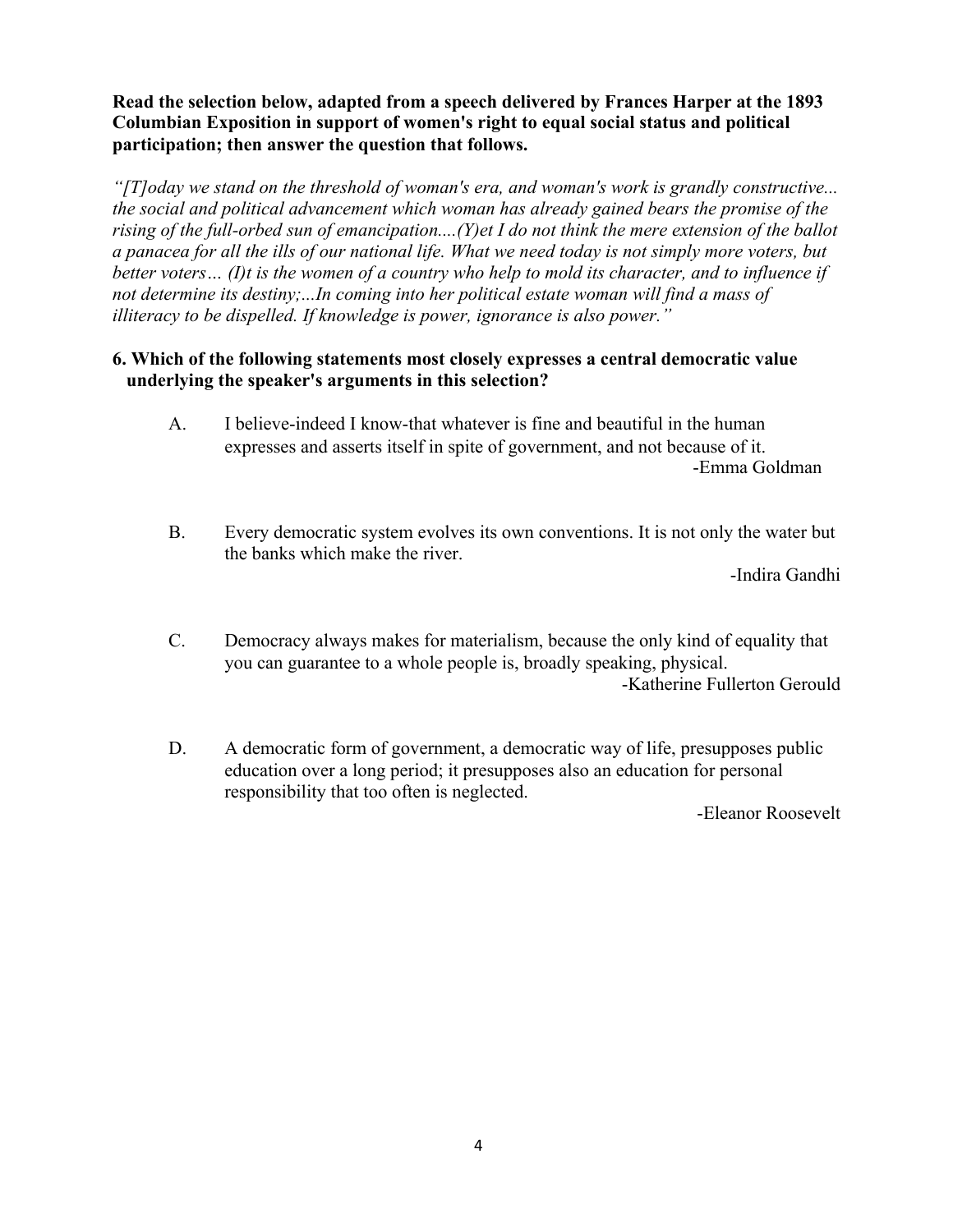# **7. Which of the following would be considered primary sources in researching the factors influencing U.S. involvement in Vietnam in the 1960s?**

- I. The official correspondence of Lyndon B. Johnson from 1963 to 1968, the year of his presidency.
- II. A Journal article, published in 1975, about Robert S. McNamara, secretary of defense from 1961 to 1968.
- III. A biography, published in 1969, of John F. Kennedy, president from 1961 to 1963
- IV. A interview, taped in 1976, with Dean Rusk, secretary of state from 1961 to 1969
	- A. I and II only
	- B. I and IV only
	- C. II and III only
	- D. III and IV only

**8. Nine people sit in a circle and begin counting clockwise starting from 1. Each person in the group is keeping track of the numbers he is saying (e.g. 1, 10, 19, 28…). If they continue in this way, counting on and on, until they reach 1000, which person will get to say the last number?**

- A. The  $1^{st}$  person B. The  $8^{th}$  person
- 

C. The  $2<sup>nd</sup>$  person D. The  $9<sup>th</sup>$  person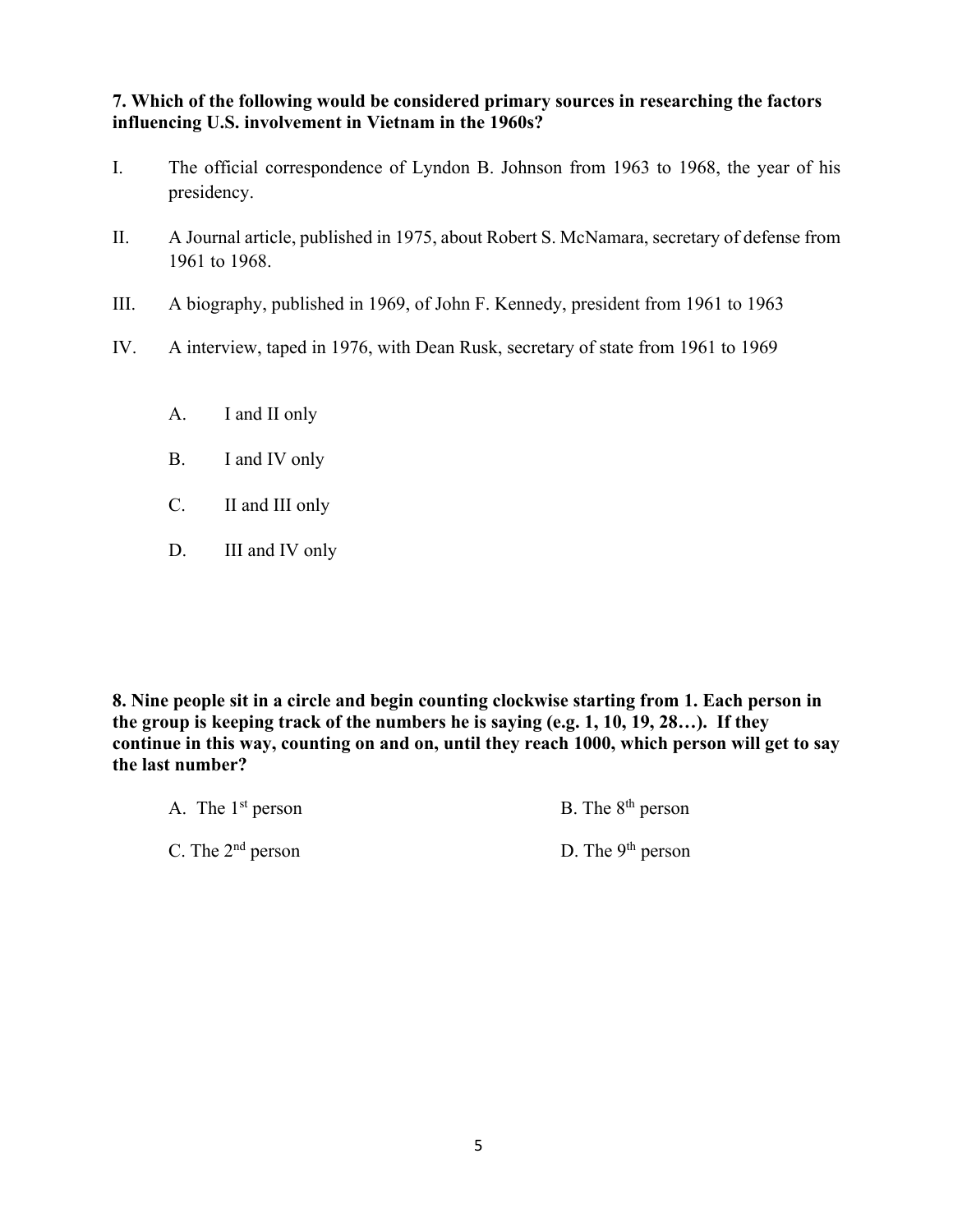**9. Yesterday I bought 32 candies with 24 quarters. If today I only spent 18 quarters, how many candies will I have bought?**

| A. 10 | B. 24 |
|-------|-------|
| C. 26 | D. 8  |

**10. What is the area of the shaded triangle in the figure below if each square is one unit?**



- A. 9 square units B. 6 square units
- 
- 
- C. 6.25 square units D. none of the above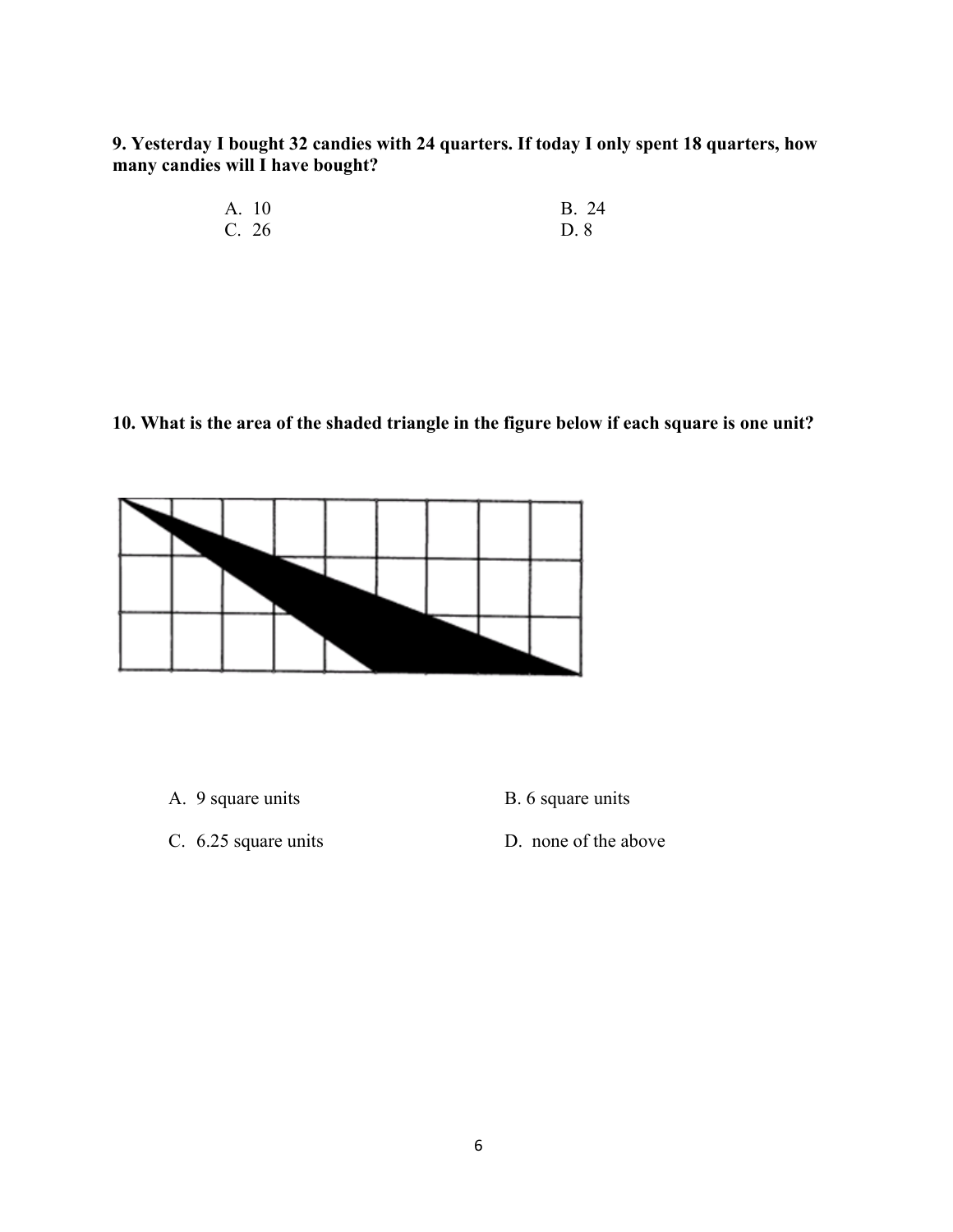**Use the graphs below, depicting annual rainfall and population statistics of a western farming state during the period from 1926 to1935, together with average annual rainfall data for the previous 26 years, to answer the question that follows.** 



# **11. Which of the following conclusions about the relationship between rainfall and population from 1926 to 1935 is best supported by the information in the graphs above?**

- A. Increases and decreases in population directly paralleled increases and decreases in annual rainfall.
- B. Despite a steady decline in annual rainfall during this period, the state's population remained stable, varying by no more than about 10percent.
- C. There was no relationship between annual rainfall and fluctuations in the state's population during this period.
- D. Population began to decline significantly only after several years of below-average rain fall.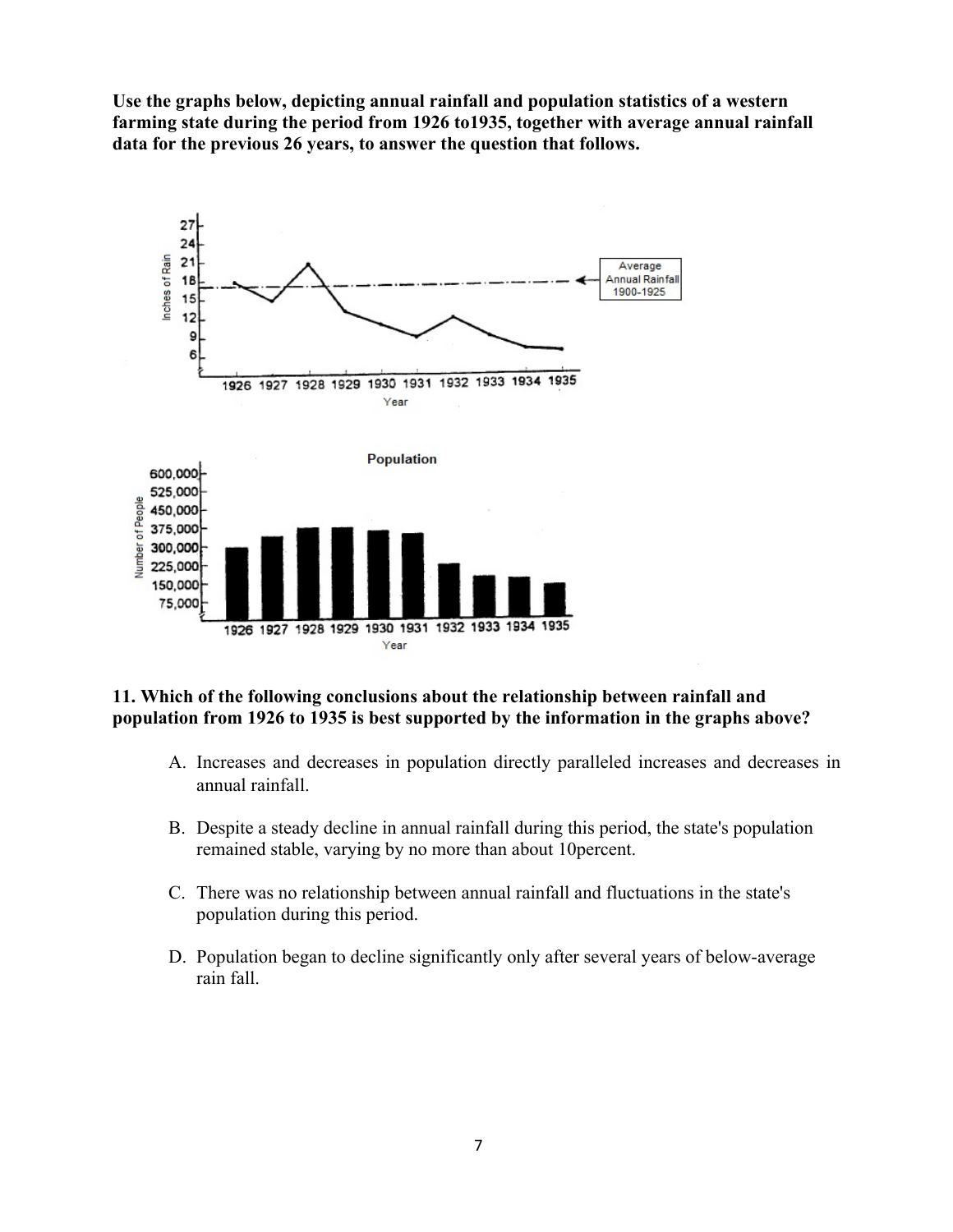**12. Use the reproduction below of a woodcut by Suzuki Harunobu to answer the question that follows.** 



# **The diagonal arrangement of the figures, faces, and gestures in this woodcut serves to:**

- A. Emphasizes the difference in status between the woman and the child.
- B. B. Draw the viewer's attention to the bird.
- C. Create a feeling of suspense and foreboding.
- D. Define the perspective from which the artist viewed the scene.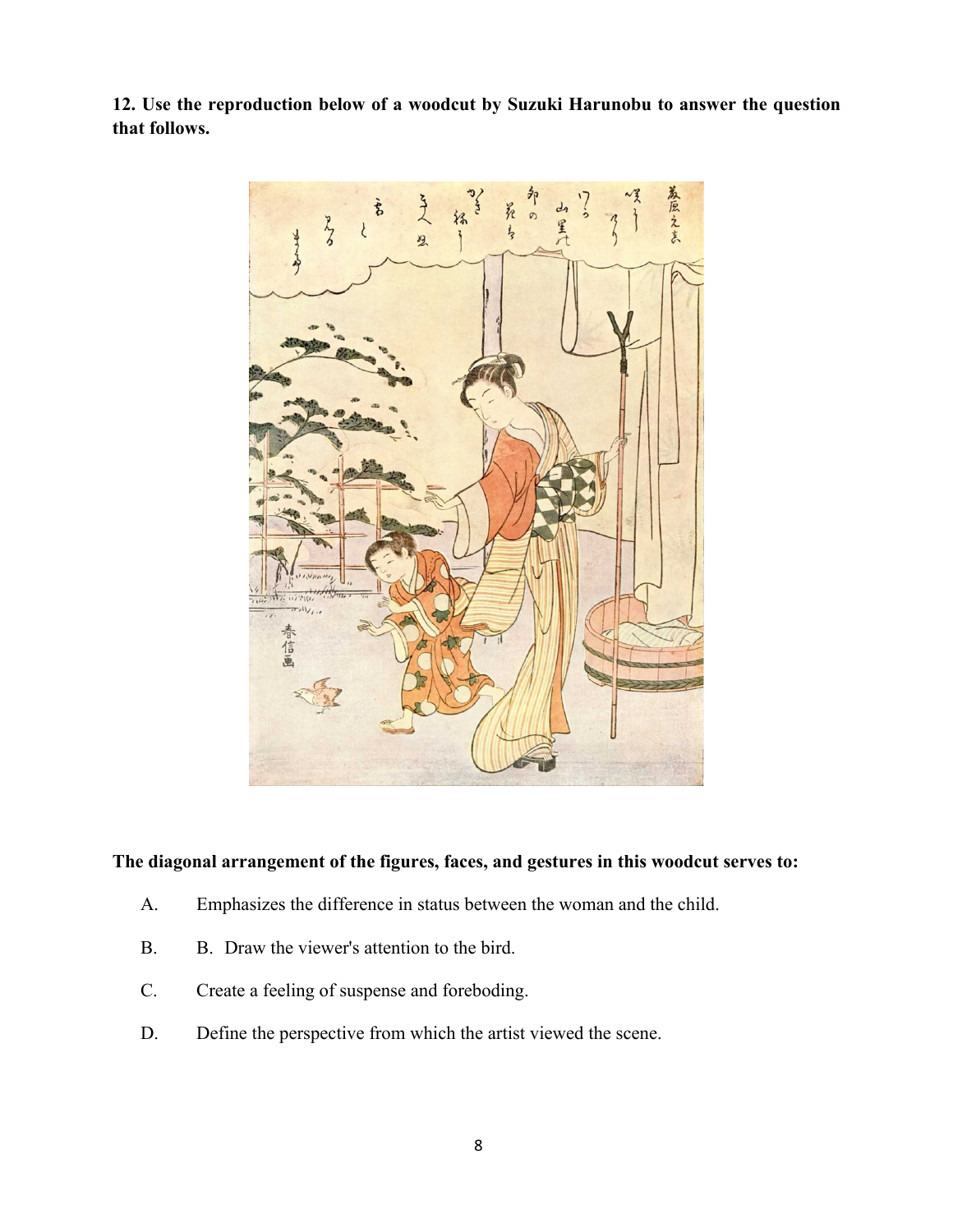# **13. Read the passage below about Doris Humphrey's 1931dance piece** *The Shakers,* **which was inspired by the religions group founded in the late eighteenth century; then answer the question that follows.**

Later [Humphrey] told her students that the Shakers attracted her because they believed in dancing; their religious ritual was, in fact, a dance and its original steps and formations served as the basis for her choreography.... The basic themes were few: hopping, swaying, falling forward and pulling back, shaking. The dancers moved in straight, symmetrical lines, often in unison but with individual "shaking" movements. Against the formal processions of the ritual, she pitted ecstatic falls; inspired speech; man and woman trembling as they approached one another, knowing they must not touch.

# **Which of the following views of Shaker society and culture is the choreography described in this passage most likely intended to suggest?**

- A. A society centered on ambition and personal achievement
- B. A generally peaceful society, marked by occasional violence
- C. A society in which strong emotions are kept under control
- D. A belief system characterized by openness to new experiences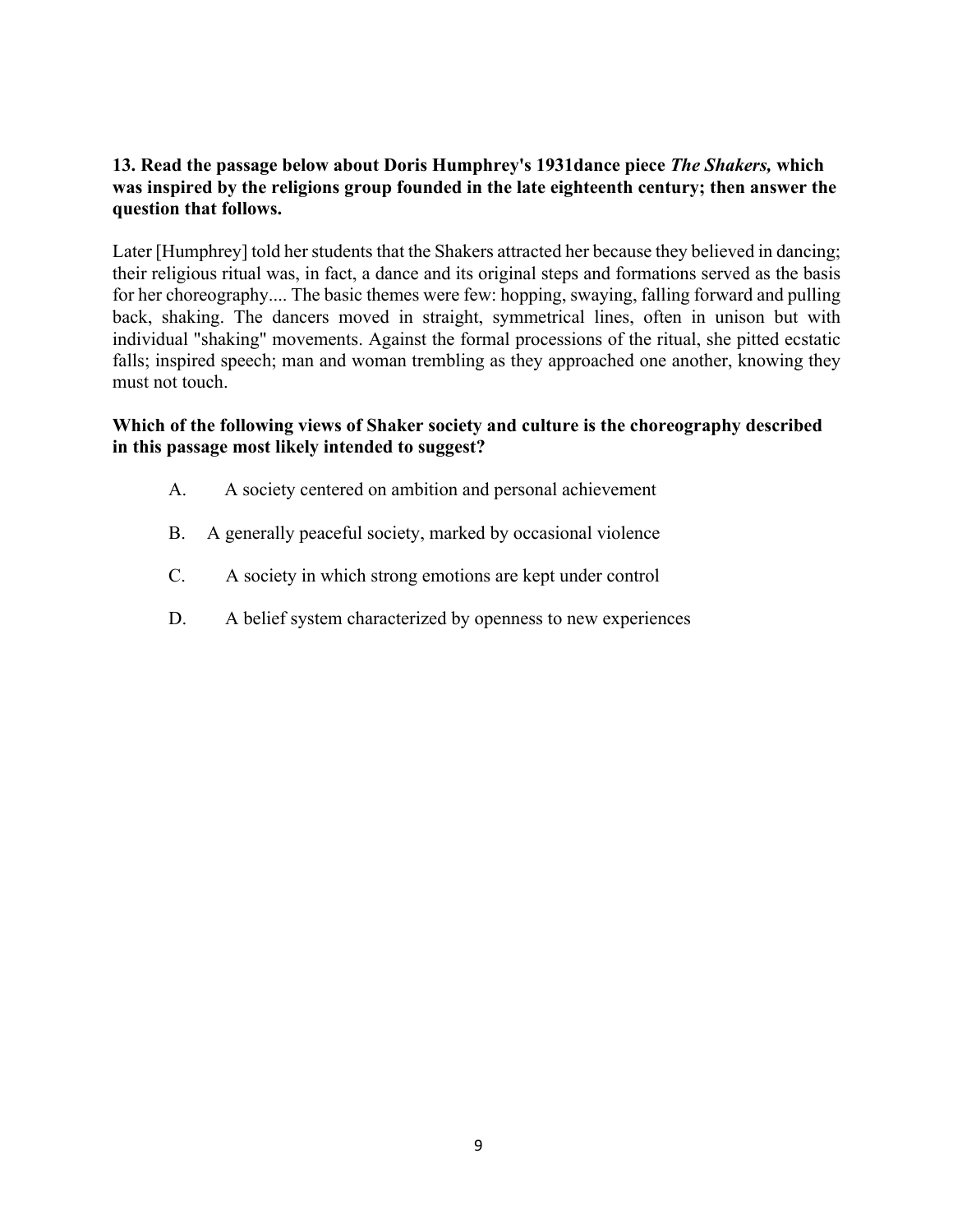# **14. Read the excerpt below, translated from "The Pueblo" by Pablo Neruda; then answer the question that follows.**

That man I remember well, and at least two centuries have passed since I saw him; he traveled neither on horseback nor in a carriage purely on foot he undid the distances, carrying neither sword nor weapon but nets on his shoulder, axe or hammer or spade; he never fought with another of his kind; his struggle was with water or with earth, with the wheat, for it to become bread, with the towering tree, for it to yield wood, with the walls, to open doors in them, with the sand, constructing walls, and with the sea, to make it bear fruit.

I knew him and still he is there in me.

The carriages splintered in pieces, war destroyed doorways and walls, the city was a fistful of ashes, all the dresses withered into dust, and he persists, for my sake, he survives in the sand, where everything previously seemed durable except him.

# **Which of the following statements best expresses an important theme of Neruda's poem?**

- A. The human experience of previous centuries is lost and can never be regained.
- B. The reality of modern human existence must be cherished and preserved as energetically as the memory of the past.
- C. Our picture of life in earlier times is distorted by our tendency to romanticize.
- D. What is simple and constructive in humanity will endure despite the violent tendencies of modern society.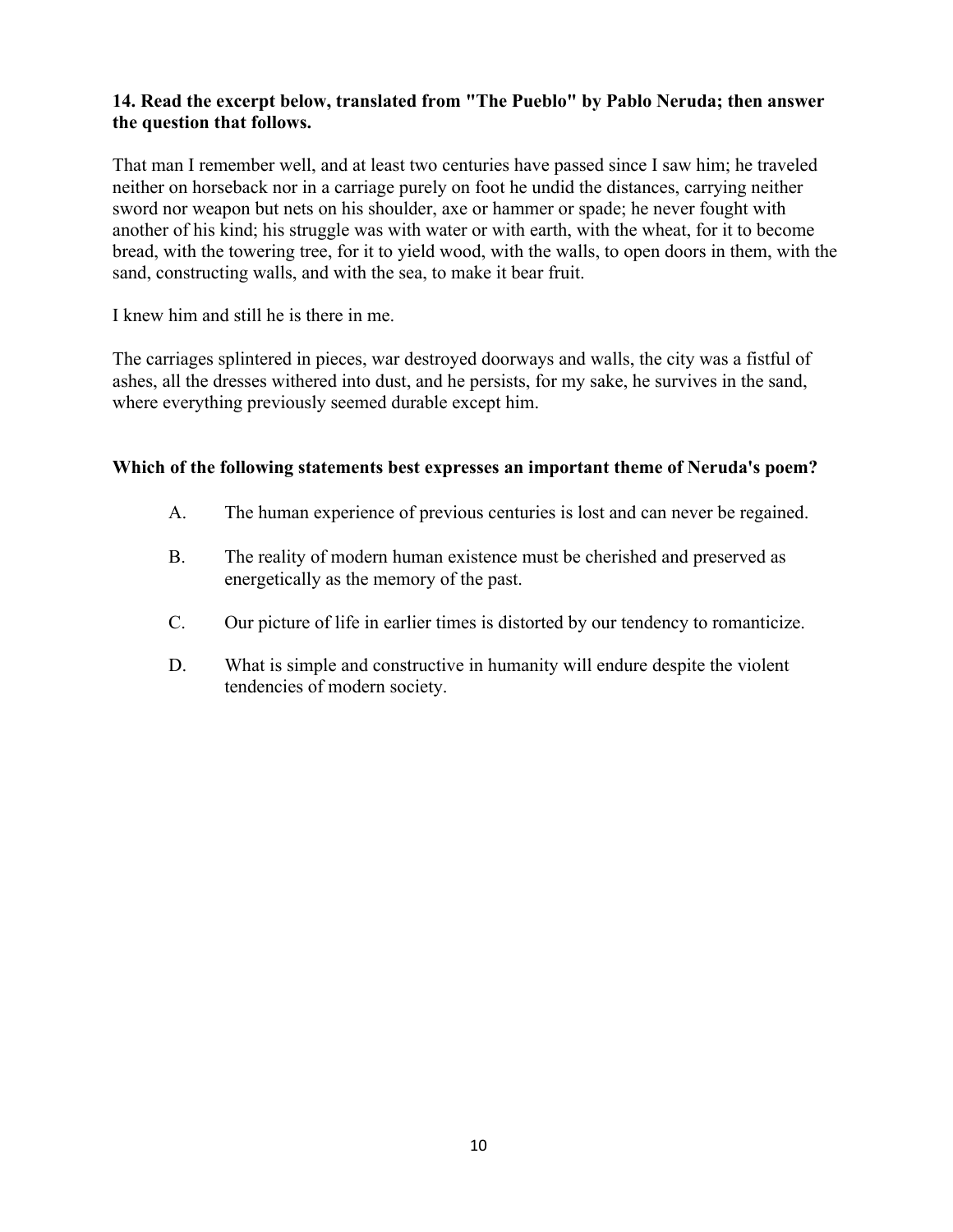# **15. Read the excerpts below about an aspect of Native American culture from "A Vision beyond Time and Place" by N. Scott Momaday; then answer the question that follows.**

When my father was a boy, an old man used to come to [my grandfather] Momaday's house and pay his respects. He was a lean old man in braids and was impressive in his age and bearing. His name was Cheney, and he was an arrow maker. Every morning, my father tells me, Cheney would paint his wrinkled face, go out, and pray aloud to the rising sun....

I often think of old man Cheney, and of his daily devotion to the sun.... He was a man who saw very deeply into the distance, I believe, one whose vision extended far beyond the physical boundaries of his time and place.... In his mind's eye he could integrate all the realities and illusions of the earth and sky; they became for him profoundly intelligible and whole...

Most Indian people are able to see in these terms…. It is indeed the basis upon which they identify themselves as individuals and as a race…When old man Cheney looked into the sunrise, he saw as far into himself, I suspect, as he saw into the distance. He knew certainly of his existence and of his place in the scheme of his existence and of his place in the scheme of things.

In contrast, most of us in this society are afflicted with a kind of cultural nearsightedness.... [W]e do not see beyond the buildings and billboards that seem at times to be the monuments of our civilization, and consequently we fail to see into the nature and meaning of our own humanity. Now, more than ever, we might do well to enter upon a vision quest of our own that is, a quest after vision itself.

# **According to the excerpts, which of the following best describes a central aspect of the vision that Cheney achieved in his daily devotion?**

- A. a faith in the reality of a spiritual life after death
- B. a belief in divine forgiveness and human redemption
- C. a perception of the interconnectedness of all things
- D. rejection of the temptations and illusions of the material world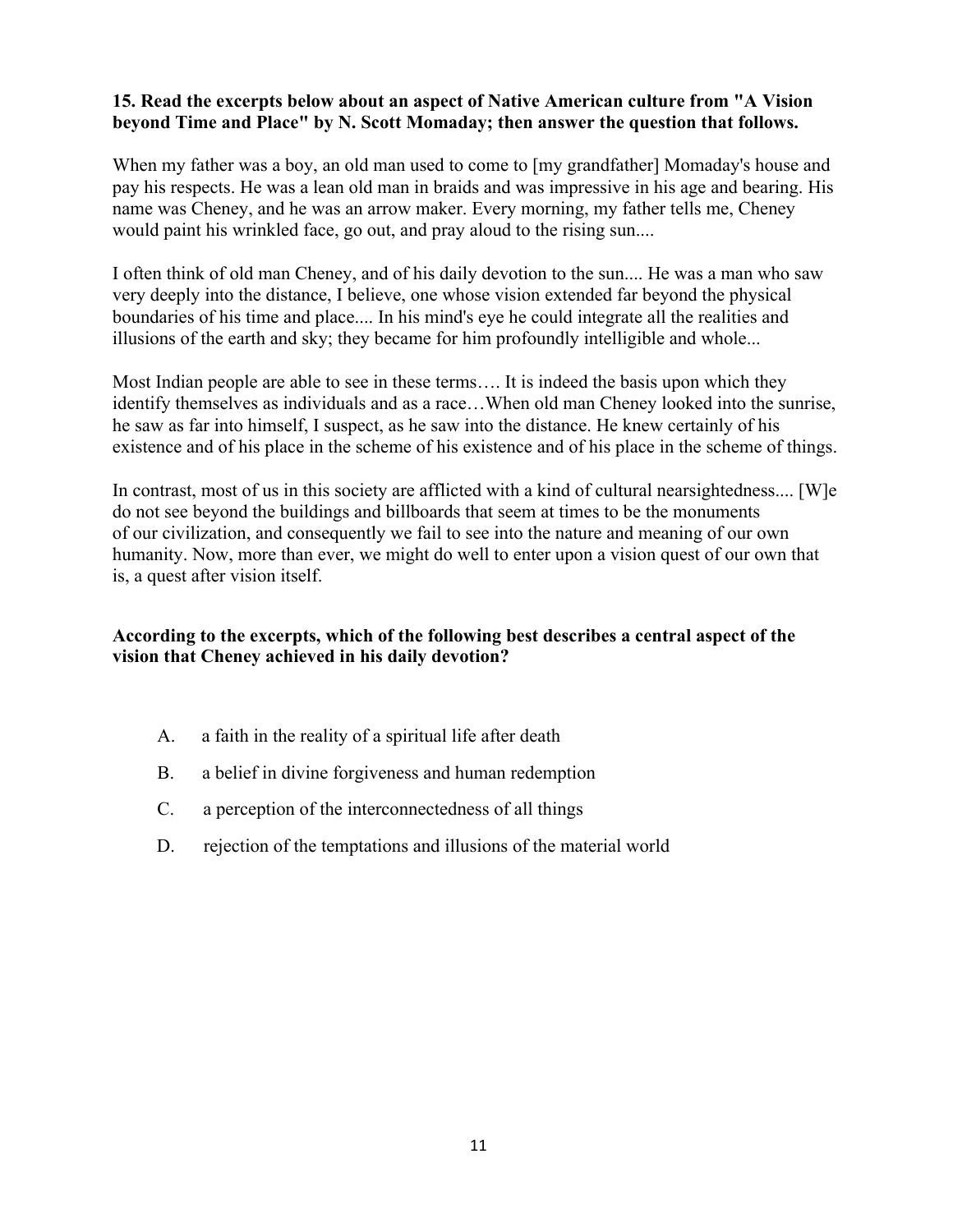# **16. Use the poem below, translated from the works of Yang Kwang, to answer the question that follows.**

*In Spring when all the flowers are in bloom, The evening river appears smooth and motionless. Suddenly the tidewater comes with the reflection of glittering stars; The ebbing waves carry away the image of the moon.*

# **This poem most closely reflects which of the following tenets of Asian belief systems?**

- A. The Taoist emphasis on simplicity and contemplation of the effortless processes of nature
- B. The Confucian emphasis on ethical precepts for the proper management of the social order.
- C. The Shintoist emphasis on the supernatural and the power of the divine forces of nature
- D. The Buddhist emphasis on enlightenment and renunciation of worldly cravings and attachments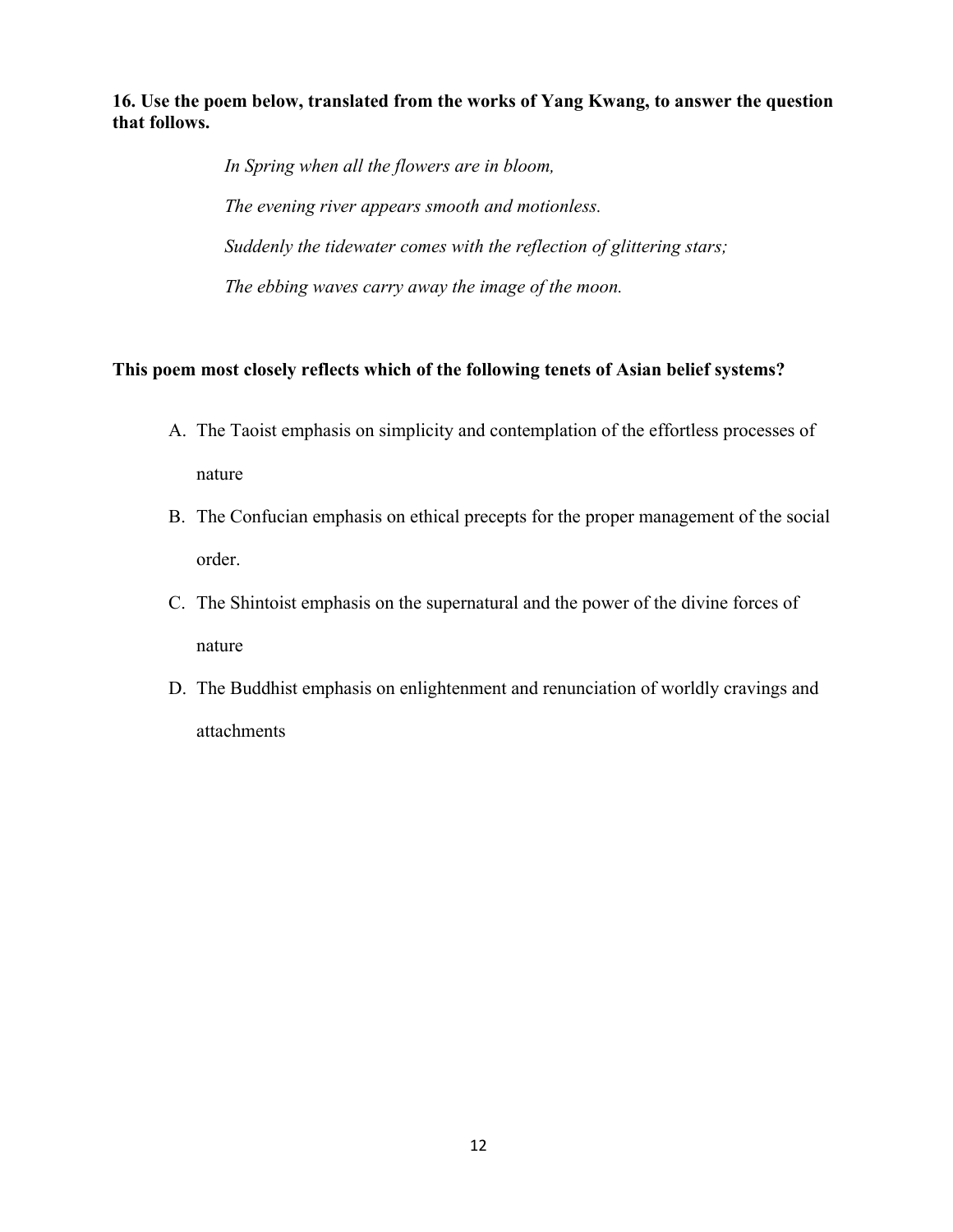# **Read the selection below, excerpted from a letter written from the Birmingham jail in 1963 by Martin Luther King, Jr.; then answer the two questions that follow.**

You express a great deal of anxiety over our willingness to break laws. This is certainly a legitimate concern. Since we so diligently urge people to obey the Supreme Court's decision of 1954 outlawing segregation in the public schools, at first glance it may seem rather paradoxical for us consciously to break laws. One may well ask: "How can you advocate breaking some laws and obeying others?" The answer lies in the fact that there are two types of laws: just and unjust. I would be the first to advocate obeying just laws. One has not only a legal but a moral responsibility to obey just laws. Conversely, one has a moral responsibility to disobey unjust laws....

A just law is a man-made code that squares with the moral law or the law of God. An unjust law is a code that is out of harmony with the moral law.... Any law that uplifts human personality is just. Any law that degrades human personality is unjust. All segregation statutes are unjust because segregation distorts the soul and damages the personality. It gives the segregator a false sense of superiority and the segregated a false sense of inferiority…

An unjust law is a code that a numerical or power majority group compels a minority group to obey but does not make binding on itself. This is *difference* made legal. By the same token, a just law is a code that a majority compels a minority to follow and that it is willing to follow itself. This *is sameness* made legal.

- 17. The views expressed in this selection are most consistent with which of the following statements?
	- A. In a democratic system, disobedience to the law can never be justified.
	- B. Human law and moral law are inevitably in conflict.
	- C. Civil disobedience is an appropriate and necessary response to an immoral law.
	- D. A society that permits its citizens to disobey even unjust laws cannot remain healthy.
- 18. Which of the following assumptions is most fundamental to the development of the argument presented in this selection?
	- A. In a just society, the rights of the majority group outweigh the rights of smaller and less powerful groups.
	- B. That government is best which governs least.
	- C. Law represents the collective historical wisdom of human society.
	- D. All human beings are created equal.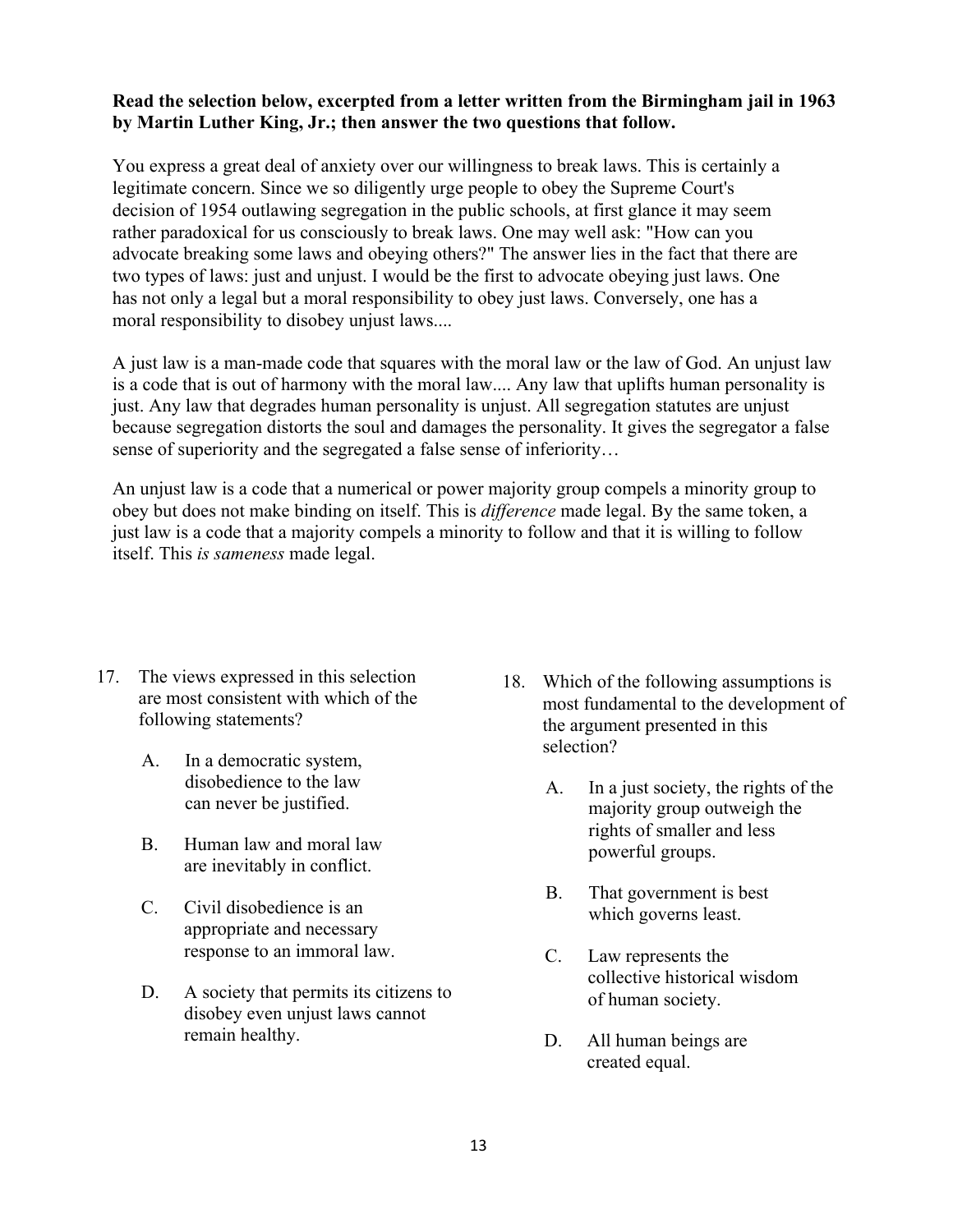# **19. Read the passage below, excerpted from an anthropology text, about the rise of urban civilizations; then answer the question that follows.**

The rapid growth of population and food production in major river valleys of the Old World, the Tigris and Euphrates, the Nile, the Indus, the Yellow River-and an accompanying transformation of societies into complex urban civilizations were to come quickly. So too was the rise of impressive New World civilizations in Mesoamerica and Peru....

The rise of urban civilizations not only dramatically changed human life in the great river valleys where urban centers developed. It radically transformed the village farmers at their margins: they became *peasants,* pieces in a wider design, supplying food to the elites and craft specialists in the towns. And the great cultural traditions, the priestly religions and philosophies and literatures that developed in the centers of civilization, penetrated into many parts of the tribal world. Islamic, Hindu, Aztec, and other civilized traditions gave tribal peoples new conceptions of the cosmos and of themselves.

# **Which of the following conclusions is best supported by information presented in the passage?**

- A. Village farmers in this period generally resisted the changes imposed on them by the emerging urban elites.
- B. River valley civilizations in this period typically evolved through a process of expansion from urban centers.
- C. Expanded economic opportunities for peasants during this period usually disrupted traditional family relationships.
- D. Religious and secular interests generally struggled for dominance throughout this period.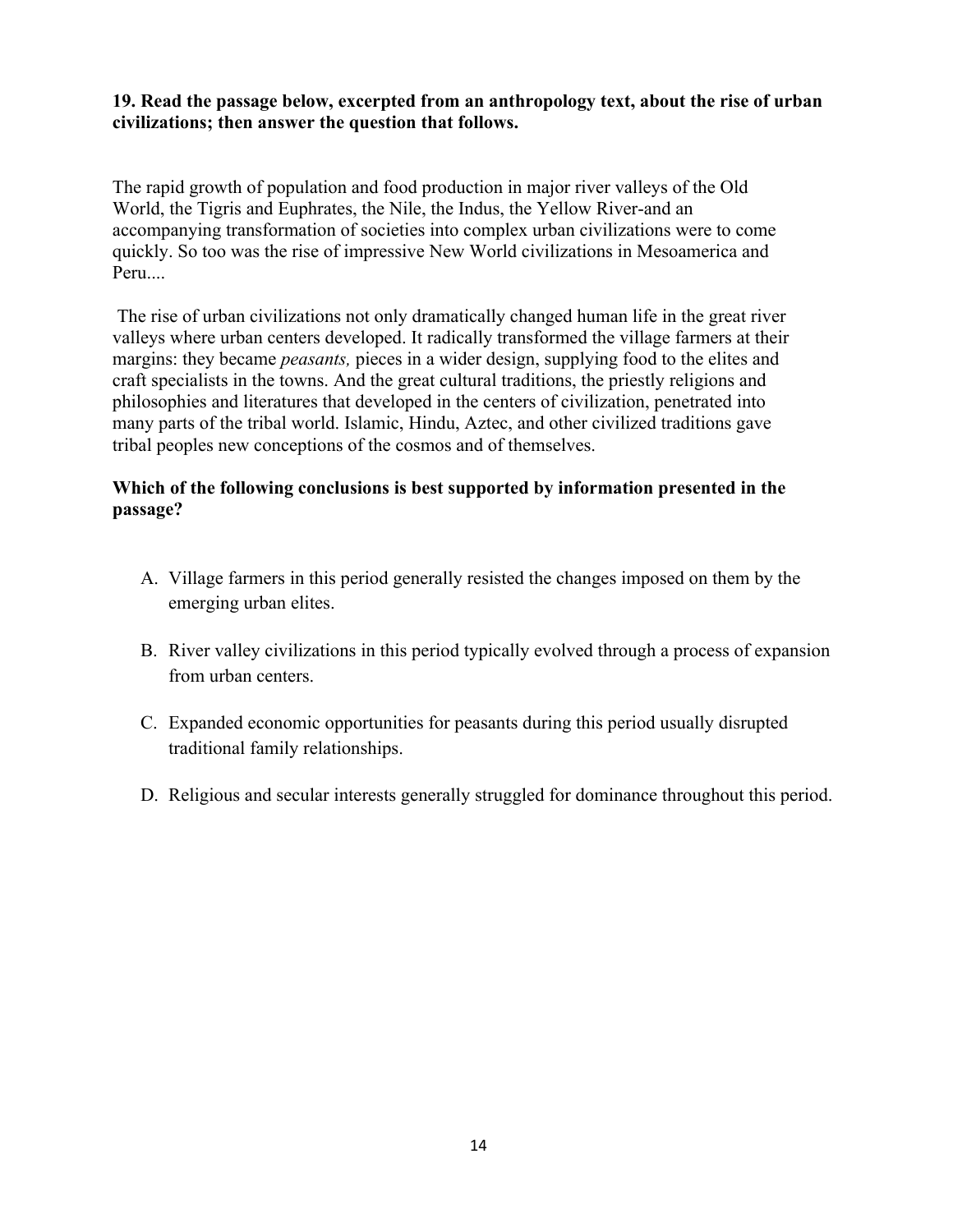# **20. Read the passage below, which contains a grammatical error; then answer the question that follows.**

<sup>1</sup>Myths are traditional stories of unknown authorship that were originally passed down by word of mouth. **<sup>2</sup>** Typically, myths evolved in preliterate societies to explain natural events and forces, to come to terms with heroes and gods, and to prescribe rituals to ward off evil. **<sup>3</sup>** In a society of this type, an individual body of myths were developed to guide the community's religious and social life. **<sup>4</sup>** Unlike fables and folk tales, which people told for amusement but did not believe, myths were considered sacred and completely true.

Which part of the passage should be revised to correct a grammatical error?

- A. Part 1: to correct an error in the placement of modifiers
- B. Part 2: to correct an error in parallel structure
- C. Part 3: to correct an error in subject-verb agreement
- D. Part4: to correct an error in prepositional phrasing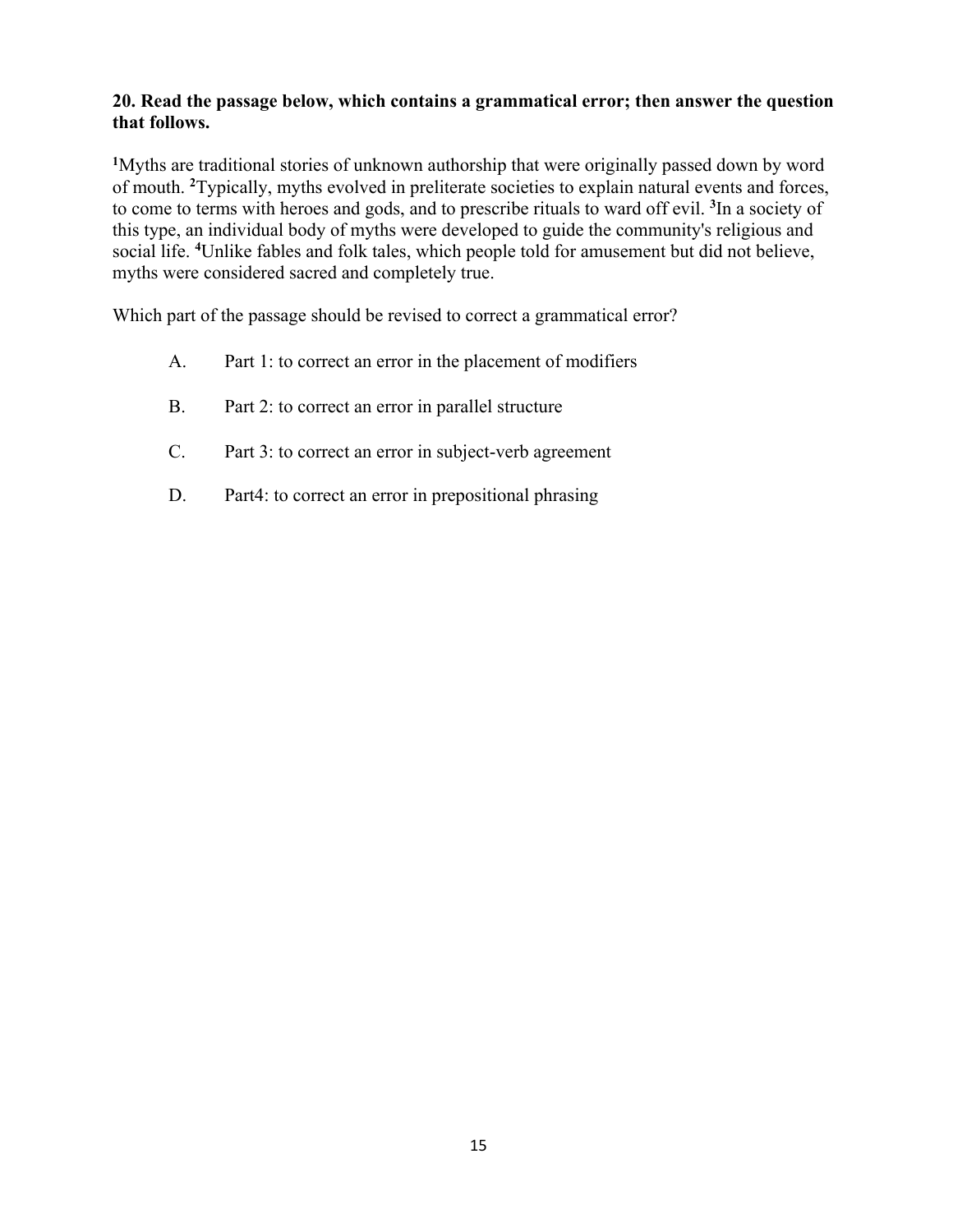# School Of Education Admission Test (SEAT)

Annotated Test Answers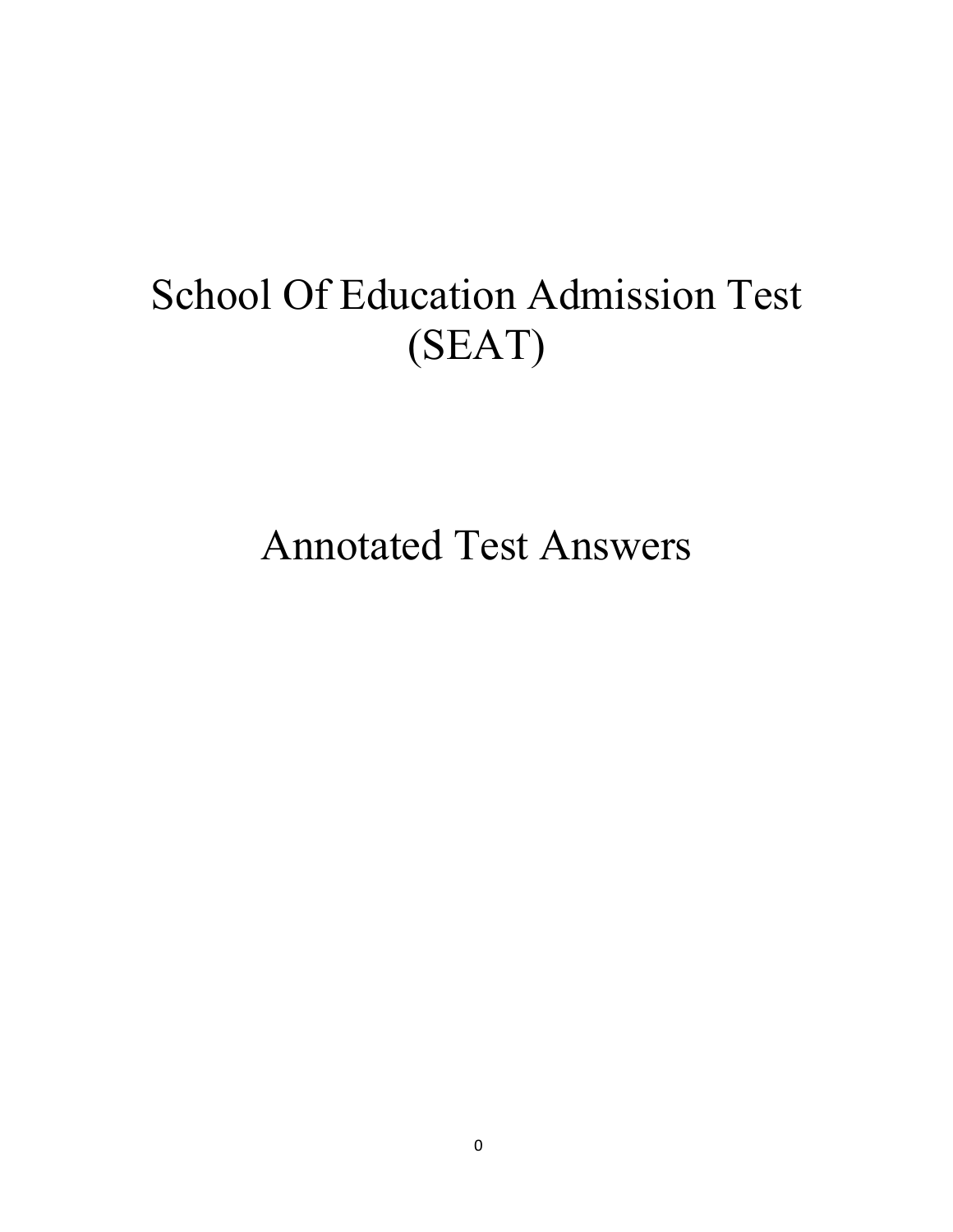#### **This question involves the understanding of an important concept in the biological sciences.**

#### **Question (1)**

#### **Correct Response = A**

The human body needs oxygen and must discard carbon dioxide. Exercise increases both the demand for oxygen and the level of carbon dioxide in the body. To maintain equilibrium, the body responds by increasing the breathing rate during and immediately after exercise so that the lungs take in more oxygen and exhale more carbon dioxide.

#### **Other Responses:**

- Response B. The detection of temperature by a finger illustrates how the body takes in information about its environment, rather than showing a feedback mechanism for maintaining equilibrium in the body.
- Response C. The growth of hair and nails is an ongoing growth process rather than a feedback mechanism for maintaining equilibrium in the body.
- Response D. The loss of blood at the site of a cut is a direct result of damage to the skin and blood vessels rather than a mechanism for maintaining equilibrium in the body.

#### **This, question involves an understanding of the cultural context of science and technology.**

#### **Question (2)**

#### **Correct Response = B**

The discovery of papermaking and the spread of this technology throughout Asia, the Arab world, and Europe is an example of the way in which warfare and other interactions across cultures can serve to disseminate ideas and discoveries. Papermaking, a Chinese discovery, spread to the Arab world as a result of warfare. Thereafter, Arabs and Europeans contributed to its spread throughout Europe.

#### **Other Responses:**

- Response A. This response is not justified by the information in the excerpt. The excerpt does not suggest that the discovery and spread of papermaking technology were hindered by political, cultural, or religious restrictions.
- Response C. This response is not justified by the information in the excerpt. The excerpt indicates that papermaking technology developed gradually, but not that its development and spread ceased while awaiting the development of other scientific knowledge in different cultures.
- Response D. This response is not justified by the information in the excerpt, which does not suggest that papermaking technology was developed to serve a military purpose. From the beginning, the uses of paper appear to have been more general.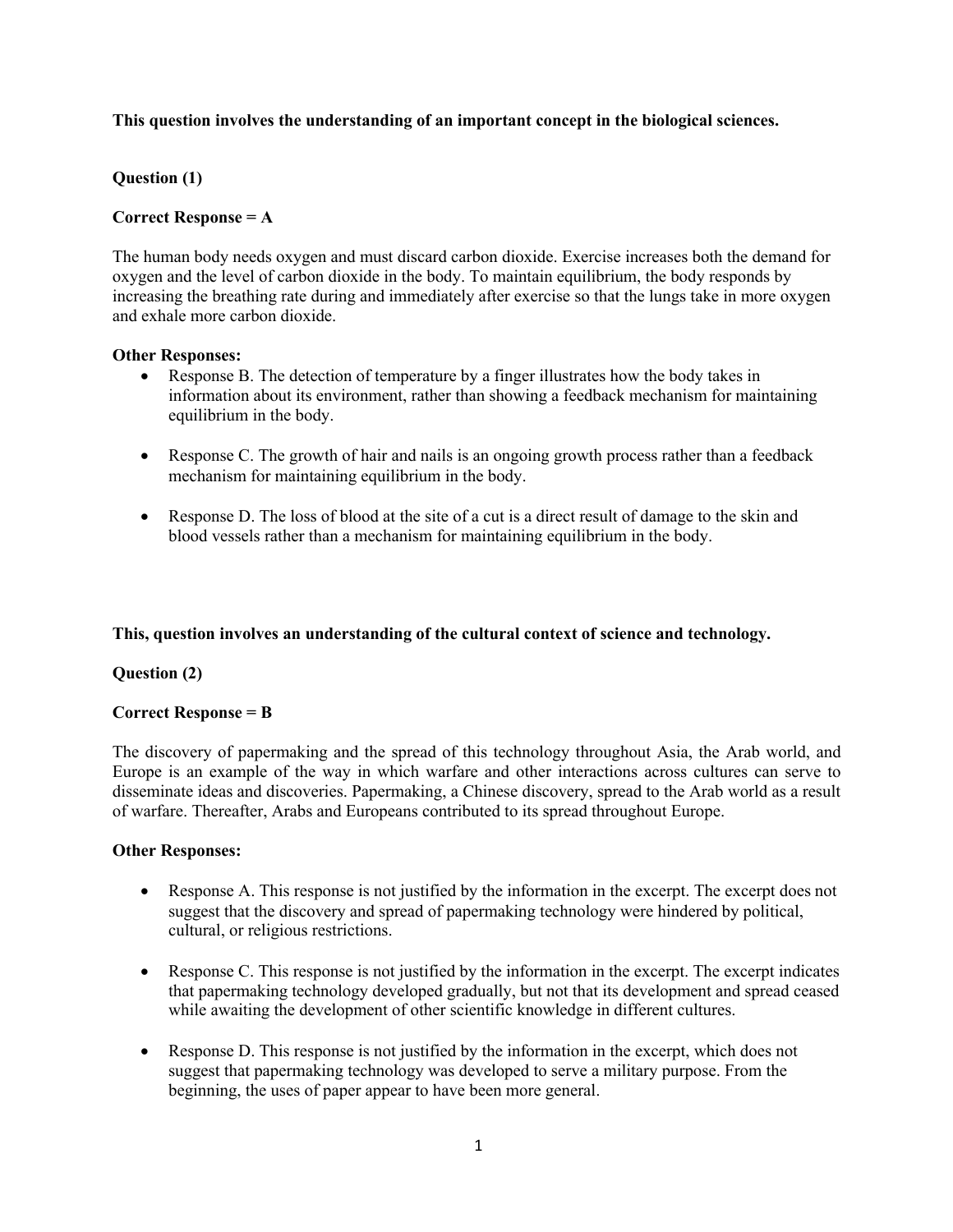#### **This question concerns principles and procedures associated with inquiry in the sciences.**

# **Question (3)**

# **Correct Response = C**

In a study such as the one described, participants perceptions about the effectiveness of a medication can be influenced by what they think they should feel. If the participants know whether they are receiving real medication or a placebo, their expectations about the results of the treatment might differ depending on whether they are in the medication group or the placebo group. Using a placebo with a control group on randomly chosen participants who do not know they will receive a placebo permits all participants to feel that any reported effects of the medication are actual rather than imagined and differences between the medicated and non-medicated groups can more confidently be attributed to the medication.

#### **Other Responses:**

- Response A. A concern about side effects would be better addressed by testing the medication first on a very small number of participants and observing its effects rather than by comparing a non-medicated group with a medicated group.
- Response B. The researchers would be prevented from subconsciously allowing their expectations to influence the course of the study or the interpretation of its results only if the researchers were prevented from knowing who received the medication and who received the placebo. This is not a feature of the described study.
- Response D. Use of placebos would not lower costs, since a predetermined number of participants in the experiment would be selected to receive the real medication regardless of whether there was a control group or not.

# **This question involves the interrelatedness of political and economic issues.**

#### **Question (4)**

# **Correct Response = B**

In the passage, Juan Bautista Alberdi maintains that the vast territory of Argentina is too sparsely populated for development and progress to take place. He argues that the Argentine government, through the constitution, should strongly encourage the movement of people into the unpopulated countryside as a way to spur development. These political ideas are closely related to an economic program that would make transportation into the countryside easier and thereby encourage the movement of people such as a program of land grants to promote highway and railroad construction. Such a proposal is suggested by Response B. .

#### **Other Responses:**

- Response A: The opinions expressed in the passage, which strongly favor development of the countryside, make it-unlikely that the writer would support limiting foreign investment in Argentine industries. Such a program would most likely discourage foreign business investment and limit tile flow of foreign capital into the countryside.
- Response C. The evidence in the passage suggests that the writer would not support taxation, of all goods produced for sale within Argentina. Such a program would most likely burden businesses and consumers and hamper development.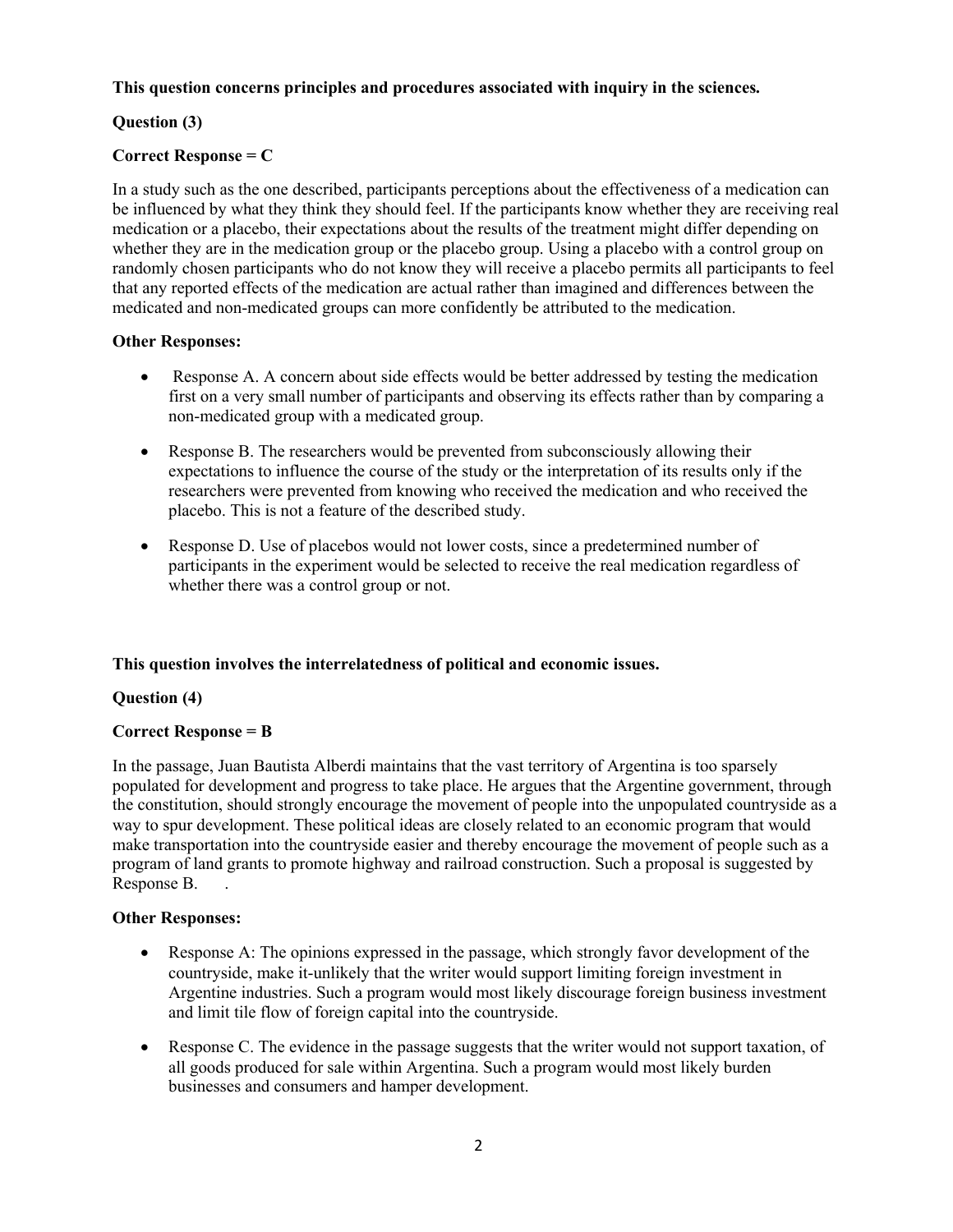• Response D. The evidence in the passage indicates that the writer would not support a policy that limited the supply of money and, by raising interest rates, discouraged business and individual loans. Such a program would be likely to hamper development.

### **This question involves an understanding of principles underlying historical explanations**.

#### **Question (5)**

#### **Correct Response = C**

The principle of checks and balances refers to the system of overlapping and mutually limiting powers among the executive, legislative and judicial branches of government. Response C describes the process by which bills passed by the legislative branch (the House of Representatives and the Senate) go for approval or rejection to the executive branch (the president) a clear example of the principle of checks and balances in operation between these two branches of government.

#### **Other Responses:**

- Response A. This response concerns the operations of the judicial branch of government alone rather than its role in checking and balancing the operations of the legislative of executive branches.
- Response B. This response concerns the internal operations of each house of the legislative branch rather than the relationship of that branch with the other branches of government.
- Response D. This response concerns rules governing the election of the members of the legislative branch rather than the relationship between that branch and the other branches of government.

#### **This question involves an understanding of the perspectives underlying historical arguments,**

#### **Question (6)**

#### **Correct Response = D**

In arguing on behalf of the participation of women in the political life of the United States, Frances Harper focuses on the improvement of society and the entire democratic electorate through education ("woman will find a mass of illiteracy to be dispelled"). Through education, the society will be the beneficiary of "not simply more voters, but better voters." An educated electorate is essential, Harper suggests, because ignorance can be as powerful a force in the wrong direction as knowledge can be in the right one ("If knowledge is power, ignorance is also power"). This appreciation of the importance of education to responsible democracy is the same principle as that expressed by Eleanor Roosevelt in Response D.

#### **Other Responses:**

• Response A. This response portrays government as an obstacle to the creation of goodness and beauty, a sentiment that is not expressed in the selection, which suggests instead the potential benefits to society of political participation.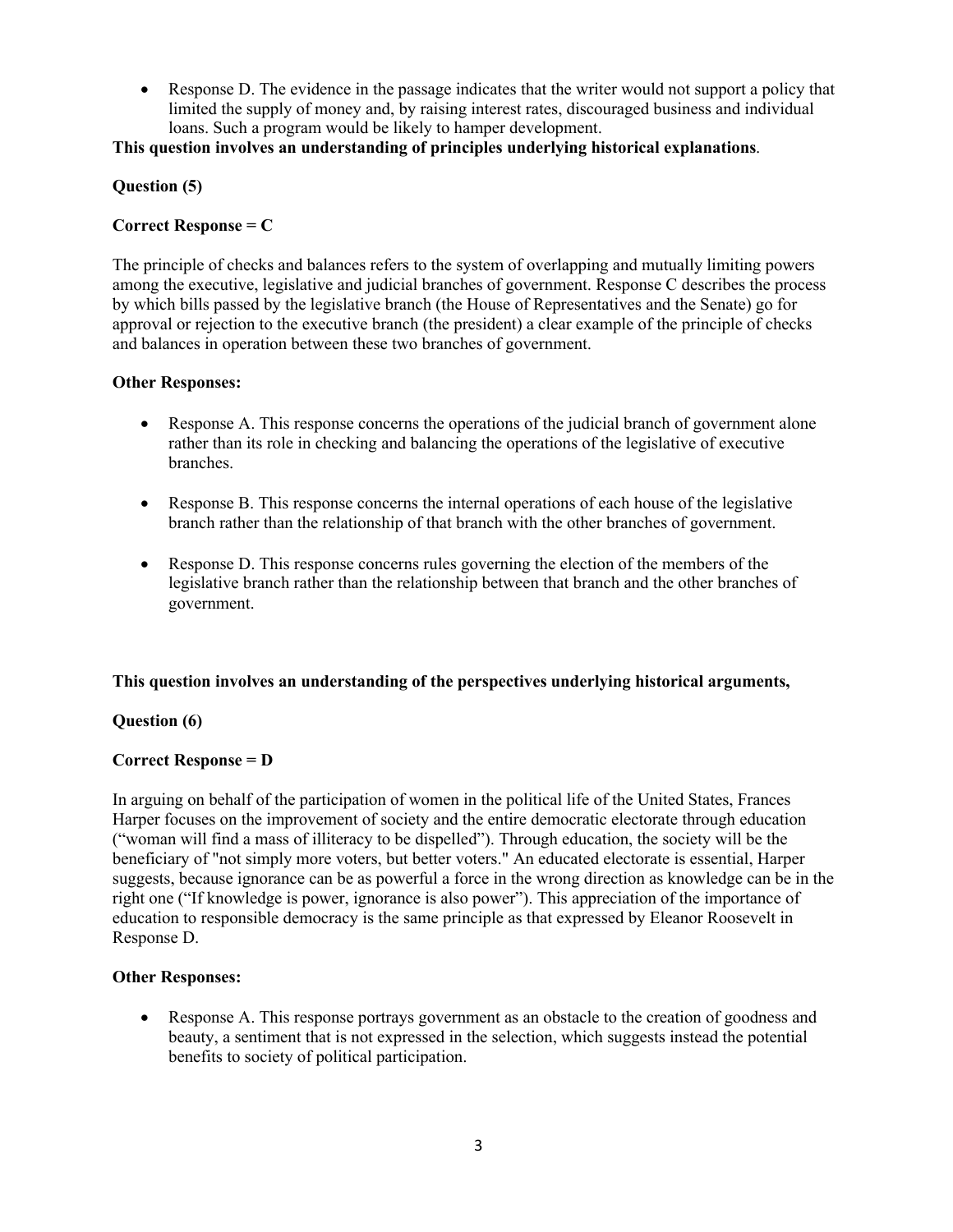- Response B. This response relates to the principle that democratic systems must operate within the constraints of self-generated conventions (such as regulations and rules) rather than addressing the need for an educated electorate, which is the focus of the selection.
- Response C. This response portrays government as contributing to materialism by addressing primarily physical concerns, while the selection focuses on the constructive role of political involvement.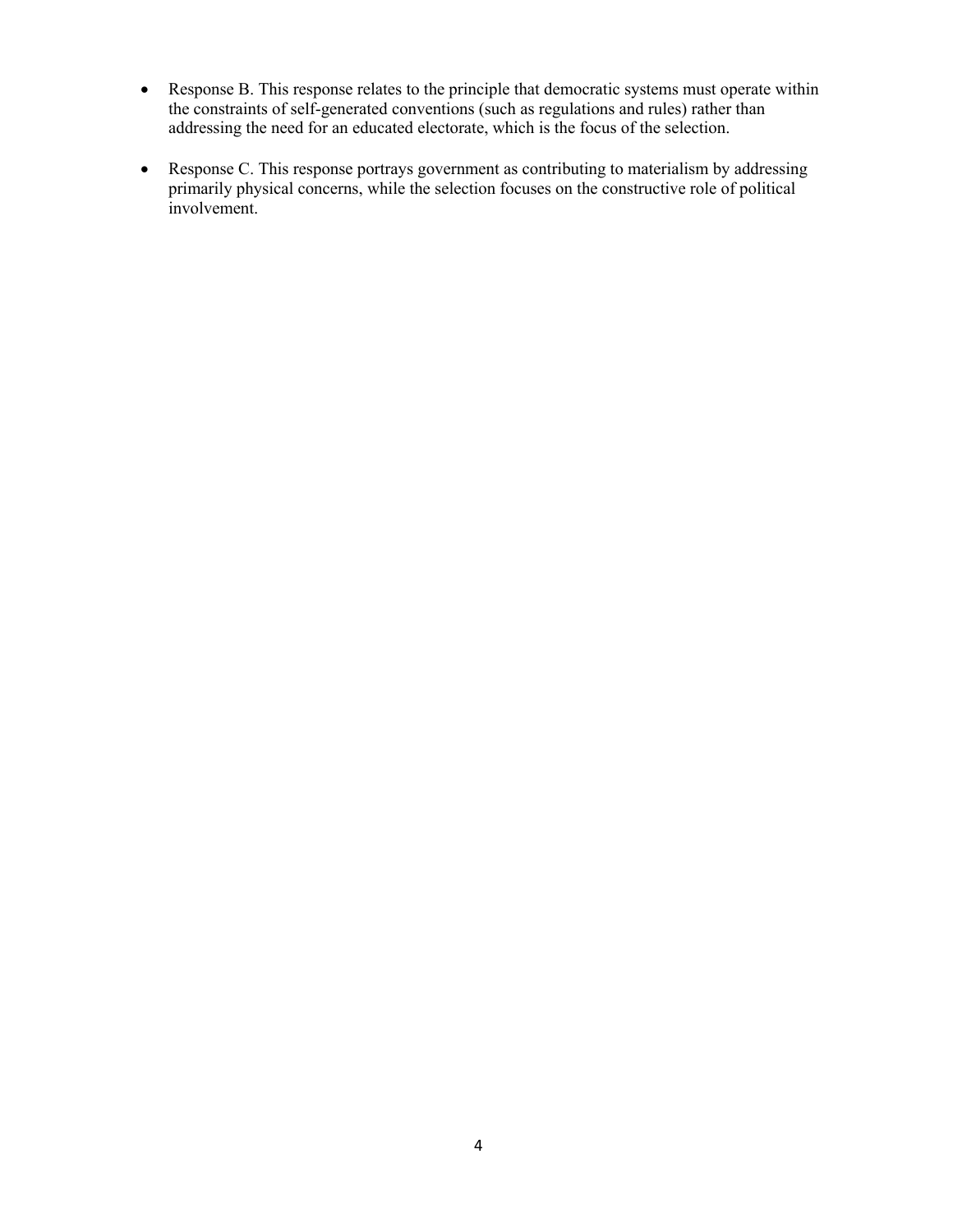**This question involves principles and procedures associated with inquiry in history and the social sciences:** 

#### **Question (7)**

### **Correct Response = B (Options I and IV)**

Primary sources are persons who were present at, participated in, or had firsthand knowledge of the events under study and documents (e.g. official papers, letters, newspaper articles, diaries) or other records (e.g. audiotapes, videotapes) produced by those persons. By contrast, secondary sources are summaries (e.g. biographies, textbooks) based on information provided by or derived from primary sources.

Of the options presented in the question only the official correspondence of Lyndon Johnson (Option I), who directed the Vietnam involvement during the years if his presidency, and the interview with Dean Rusk (Option IV), who was secretary of state during the Vietnam involvement, are primary sources. Only Response B identifies these options correctly.

#### **Other Responses:**

- Responses A and C include Option II, a journal article about Robert McNamara. Unless it was written by a primary source, which the option gives no reason to believe, this is a secondary source.
- Responses C and D include Option III, a biography of John Kennedy, unless it was written by a primary source, which the option gives no reason to believe, this is a secondary source.

#### **This problem requires applying mathematical reasoning skills in problem solving**.

#### **Question (8)**

#### **Correct Response = A**

This problem uses mathematical reasoning in problem-solving situations. One approach to solving the problem requires you to recognize the pattern in the relationship between the 9 and the numbers given (the number divided by 9 then plus 1 gives the number, e.g.  $28/9$ ;  $3x9=27+1=28$ ). This pattern represents the numbers called by the  $1<sup>st</sup>$  person. Using this logic, then dividing 1000 by 9 gives 111.11. If 111 is multiplied by 9 (999) then 1 is added it gives 1000. Hence, the 1<sup>st</sup> person will say the last number 1000.

#### Other Reponses:

Response (B) suggests it is the  $8<sup>th</sup>$  person. Since the series of numbers given does not provide any information useful for determining if the  $8<sup>th</sup>$  person would be the individual to call the last number then this option does not warrant consideration.

Response (C) suggests it is the  $2<sup>nd</sup>$  person. Since the series of numbers given does not provide any information useful for determining if the 2<sup>nd</sup> person would be the individual to call the last number then this option does not warrant consideration.

Response (D) suggests it is the  $9<sup>th</sup>$  person. This answer is the distractor and is probably the one most likely to be selected other than the correct answer. Some individuals would actually follow the correct problem solving procedure by dividing 1000 by 9 but then mistakenly multiple the result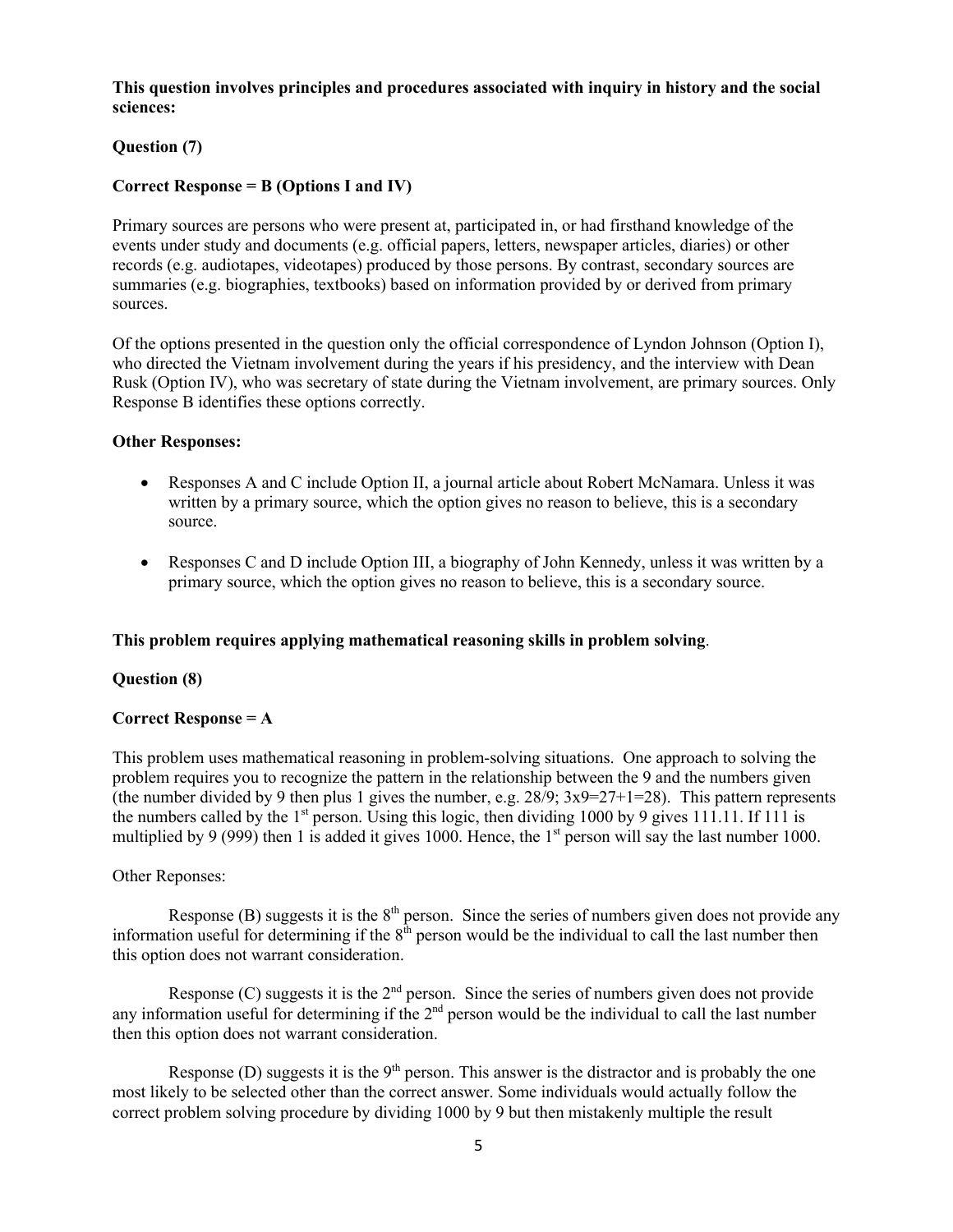(111.111) by 9 to arrive at 1000, then declare that the 9<sup>th</sup> person will actually be the person to call that final number.

#### **This problem involves the understanding of fractional quantities to determine the solution to a problem.**

#### **Question (9)**

#### **Correct Response = B**

This math problem relates to currently calculations. However, it could also be seen as a fractional problem as well and that is one approach to solving the mathematical reasoning. One solution is to divide 32 (candies) by 24 (quarters) (32/24=1 1/3 candies) to arrive at the unit cost for candy per each quart. Then, determine how many candies can be bought by 18 quarters by multiplying the answer by 18  $(4/3 \times$  $18 = 24$ ). The answer then is B.

#### Other Reponses:

Response (A) is much too small because if instead of 24 quarters, three quarters of the 24 (which is 18) is spent then the amount of candies bought must be at least three quarters of the amount bought yesterday, which was 32, and 10 is much smaller than three-quarters of 32; hence, (A) is not correct.

Response (C) is the distractor because it is very close to the actual answer of 24. Hence while the student could correctly work out the problem, a miscalculation in working could produce an erroneous answer like 26.

Response (D), like Response (A) is a number that is much too small to consider as the answer. If (A) was rejected because the number was too small (18), then 10 must also be rejected as being too small.

#### **This problem requires the application of the use of formulas to determine the area of a triangular shape.**

#### **Question (10)**

#### **Correct Response = B**

This math problem involves calculating geometric shapes. An understanding of the formula to determine the area of a triangle (1/2 base \* height) could be applied since both quantities can be obtained. In the figure given, since the base of the triangle (the shaded area) adds up to four (4) units than half of the base would be two 2. Since the height of the rectangle (which is also the height of the triangle) adds up to three (3) units then the area of the triangle would be (1/2 of  $4 = 2$ ,  $2 * 3 = 6$ ). The answer is therefore (B).

#### Other Reponses:

Response (A) There is no reasonable justification for arriving at an answer of 9 square units. Since the base is four (4) units no calculation would provide this as an answer for the area of the triangle.

Response (C) Answer (C) seems a reasonable answer since it is so close to the correct answer. However, it is actually the area of the unshaded triangle on the left of the rectangle. It is possible that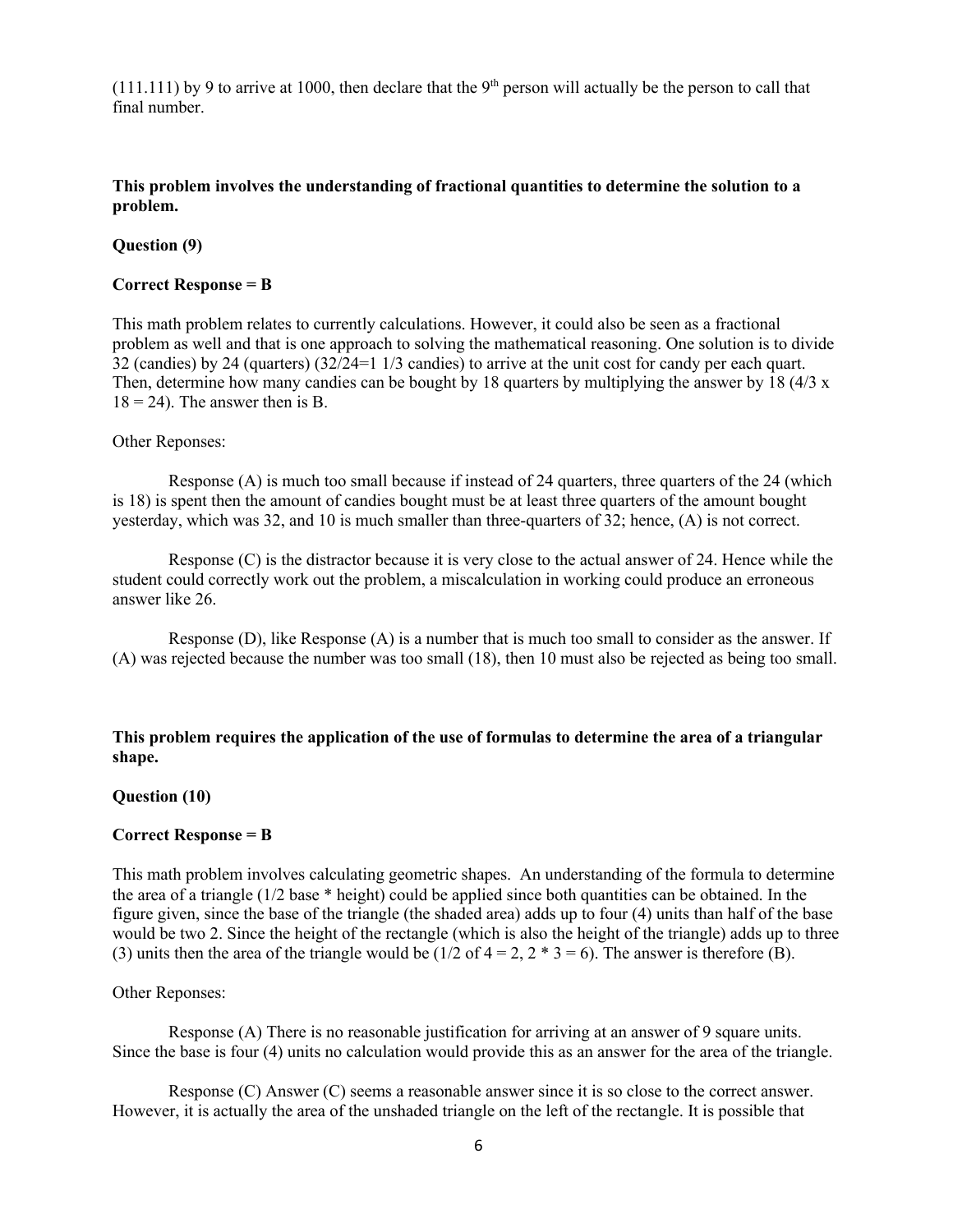some students could misinterpret the question and make the error of finding the area of this part of the figure instead of the shaded triangle.

Response (D) This answer is invalid since there is a correct answer. It is possible, however, that individuals who do not know how to find the area of the triangle may select this erroneous answer.

#### **This question involves the interpretation of visual representations of geographic and historical information.**

#### **Question (11)**

#### **Correct Response = D**

The first graph shows that annual rainfall in 1929 fell below the previous average and, remained below that average throughout the 1929-1935 periods. The second graph shows that the population of the state remained fairly constant, varying between about 300,000 and 375,000 people, through 1931 and then began to decline significantly to a low of about 150,000 in 1935. If information from both graphs is combined and interpreted, it is clear that the population decline beginning in 1932 occurred only after a period of below- average rainfall that began in 1929. This is what Response D says.

#### **Other Responses:**

- Response A. This response is unjustified because the increase and decreases in rainfall and population displayed in the graphs are not directly parallel. In fact, the decrease in average rainfall from 1929 to 1931 is greater than the decline in population, and in 1932, while rainfall actually increased, population declined.
- Response B. This response is unjustified because the state" s population did, not remain stable throughout the period. In fact, as the lower graph shows, population declined sharply between 1931 and 1935, from around 350,000 in 1931 to around 150,000 in 1935, with several years in which the decrease was more than 10 percent.
- Response C. It is inappropriate to conclude that the graphs show no relationship between annual rainfall and fluctuations in the state's population during this period. As noted, the graph, show that after several years of below-average rainfall population began to decline. The general decline in population appears to be correlated with the pattern of sustained below-average- rainfall

#### **This question involves an understanding of how elements of form function in a work of visual art.**

#### **Question (12)**

#### **Correct Response = B**

The arrangement of the figures, faces, and gestures in the woodcut suggests a diagonal that runs from upper right to lower left. By drawing the viewer's eye toward the lower- left corner of the woodcut, this arrangement focuses attention on the source of the action in the scene- the bird.

#### **Other Responses;**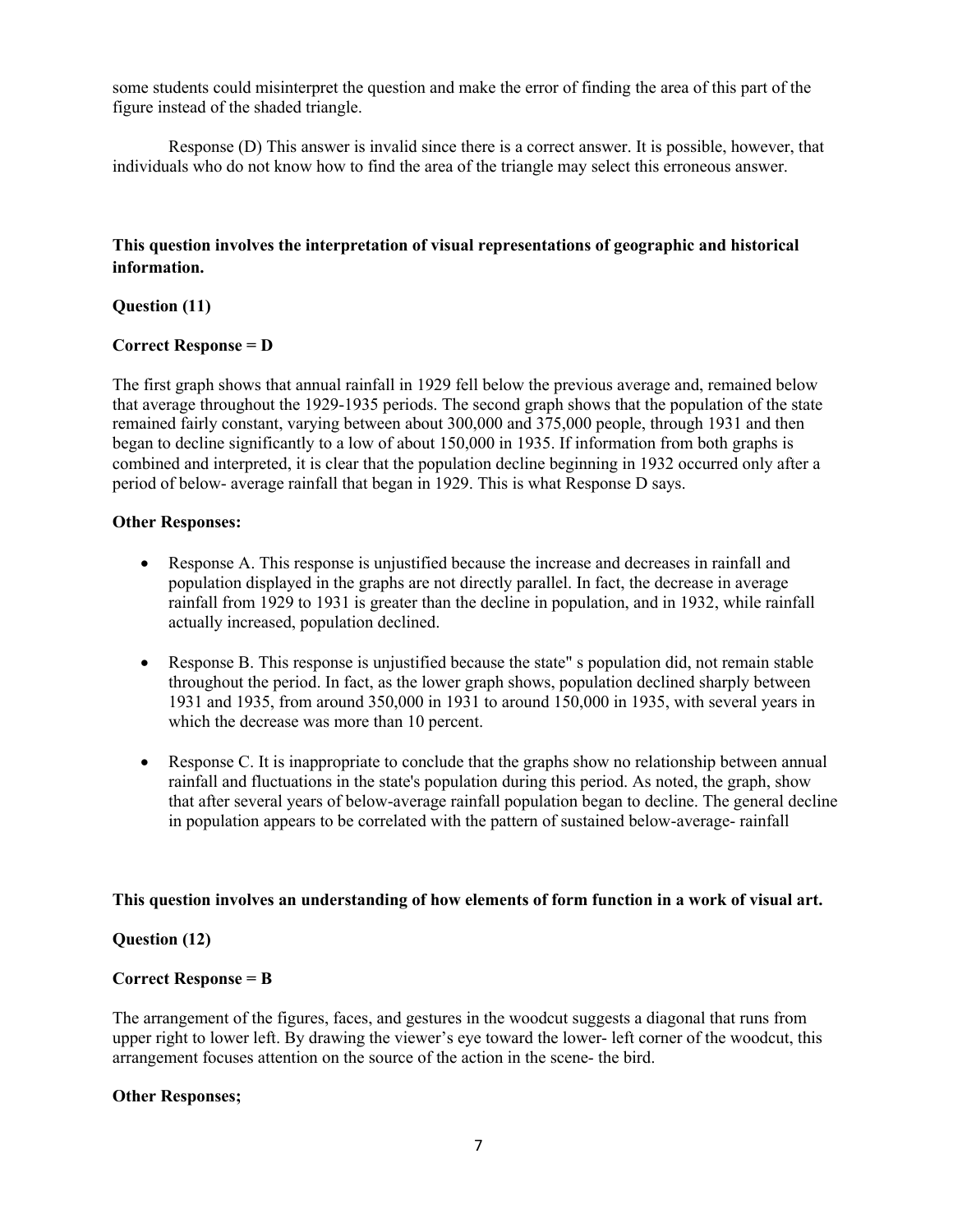- Response A: The woodcut does not appear to suggest or focus on a difference in status between the woman and the child.
- Response C. The arrangement of the human figures contributes to the depiction of a peaceful domestic scene rather than creating a feeling of suspense and foreboding.
- Response D. The diagonal arrangement tends to d raw the eye of the viewer rather than define the perspective from which the scene is viewed, which is from foreground to background.

#### **This question involves an analysis of the relationship between a work from the performing arts and its social context.**

#### **Question (13)**

#### **Correct Response = C**

From the description in the passage, Doris Humphrey's choreography appears to" suggest profound but controlled emotion: The passage describes "ecstatic falls, "inspired speech," and "trembling" dancers, which indicate emotion, and "straight, symmetrical lines" and "formal processions," which suggest control of that emotion.

#### **Other Responses:**

- Response A. Response A is not justified by the passage because Humphrey's choreography, as described, appears to focus on communal and social activities rather than on ambition and individual accomplishments.
- Response B. Response B is not justified by the passage because Humphrey's choreography, as described, suggests the energy of emotion rather than peaceful or violent activities.
- Response D. Response D is not justified by the passage because Humphrey's use of repetition and ritualized steps, as described, suggests a respect for practiced rituals and well- established patterns of behavior rather than providing any indication of the Shakers' attitudes toward new experience.

#### **This question involves the recognition of an important theme in a work of literature.**

#### **Question (14)**

#### **Correct Response =D**

In this section of his poem, Pablo Neruda first describes the relative-simplicity of an earlier time, when most people traveled on foot, used tools rather than weapons, and struggled with water and earth rather than with other people. He then describes how elements that are simple and constructive continue to exist in humanity even as war ravages modern civilizations and destroys their artifacts. The contrast is between an abiding simplicity and constructiveness underlying humanity and the sometimes violent and destructive tendencies of modern society.

#### **Other Responses:**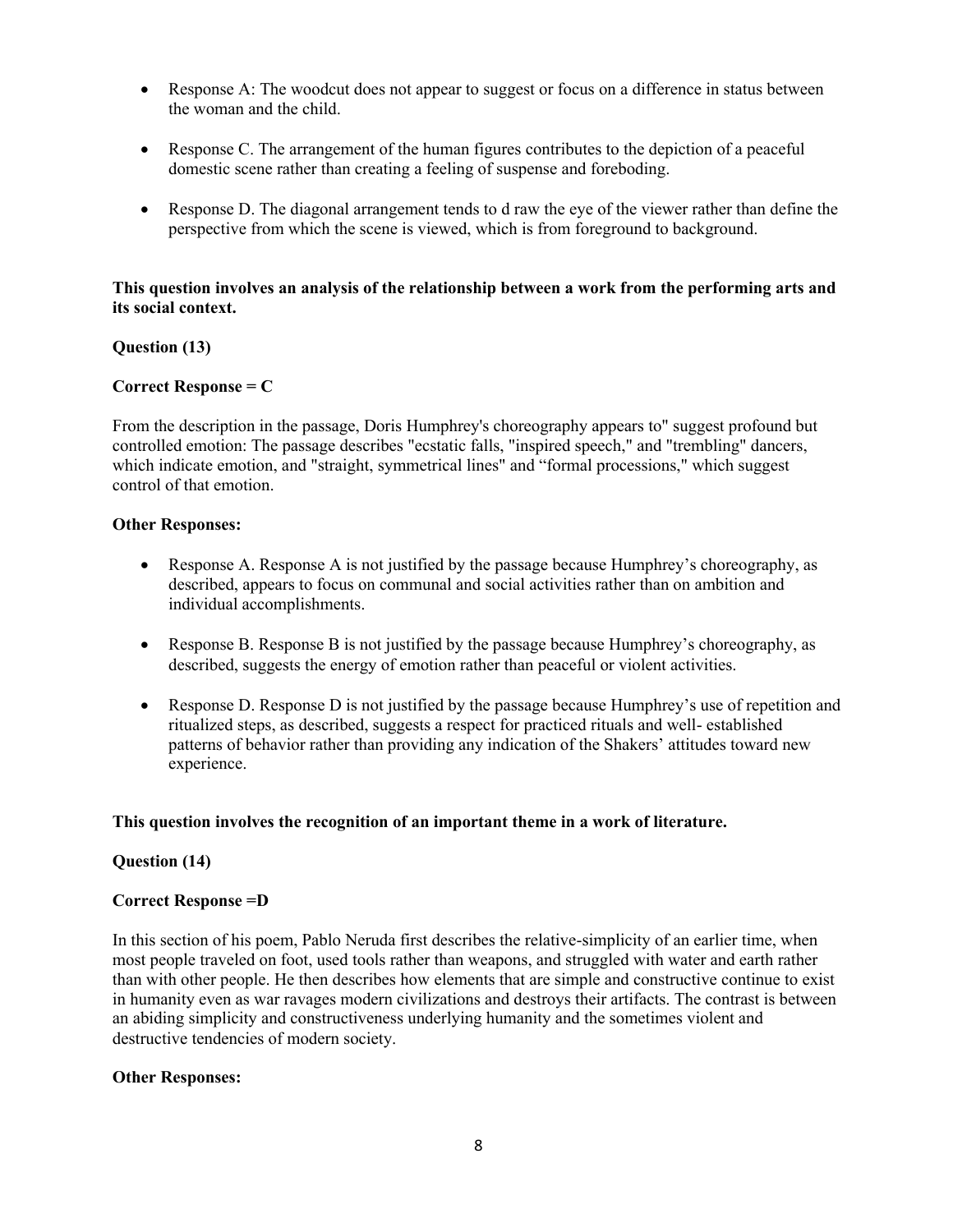- Response A. This response is not justified by the excerpt; Rather than suggesting that past experiences forever lost; the excerpt makes it clear 'that the essence of the human experience of past centuries endures and will continue to do so despite surface changes brought about by human violence.
- Response B. Rather than suggesting that the reality of modern existence must be cherished, the excerpt describes the value of the underlying and enduring nature of humanity in the face of the changes brought about by modern existence.
- Response C. This response is not justified by the excerpt because the poet emphasizes the value of the past and its continuing reality today, without suggesting that our view of the past is distorted or romanticized.

### **This question involves an understanding of a literary work in relation to its social and historical context.**

#### **Question (15)**

#### **Correct Response = C**

N. Scott Momaday describes Cheney's daily devotion as involving an integration of "all the realities and illusions of the earth and sky" so that they became "profoundly intelligible and whole." This vision of the interconnectedness of the whole of creation is according to Mornaday, not merely a personal accomplishment of Cheney's, but an aspect of the society of which Cheney was a part ("Most Indian people are able to see in these terms").

#### **Other Responses:**

- Response A. These excerpts focus on the integration of all reality in the present life rather than on a spiritual life after death.
- Response B. These excerpts emphasize Cheney's devotion to daily spirituality and his acceptance and understanding of his place in 'the scheme of things as they now exist. The notions of divine forgiveness and human redemption are not apparent in the excerpts.
- Response D. Cheney's ability to integrate "all the realities and illusions of the earth and sky" is presented in these excerpts as a positive acceptance of all things rather than as a rejection of the material world.

#### **This question involves the analysis and interpretation of religious or philosophical ideas.**

#### **Question (16)**

#### **Correct Response = A**

The poem, with its serene observation of natural processes of change, suggests the Taoist belief in the contemplation and understanding of nature as a guide to life.

#### **Other Responses:**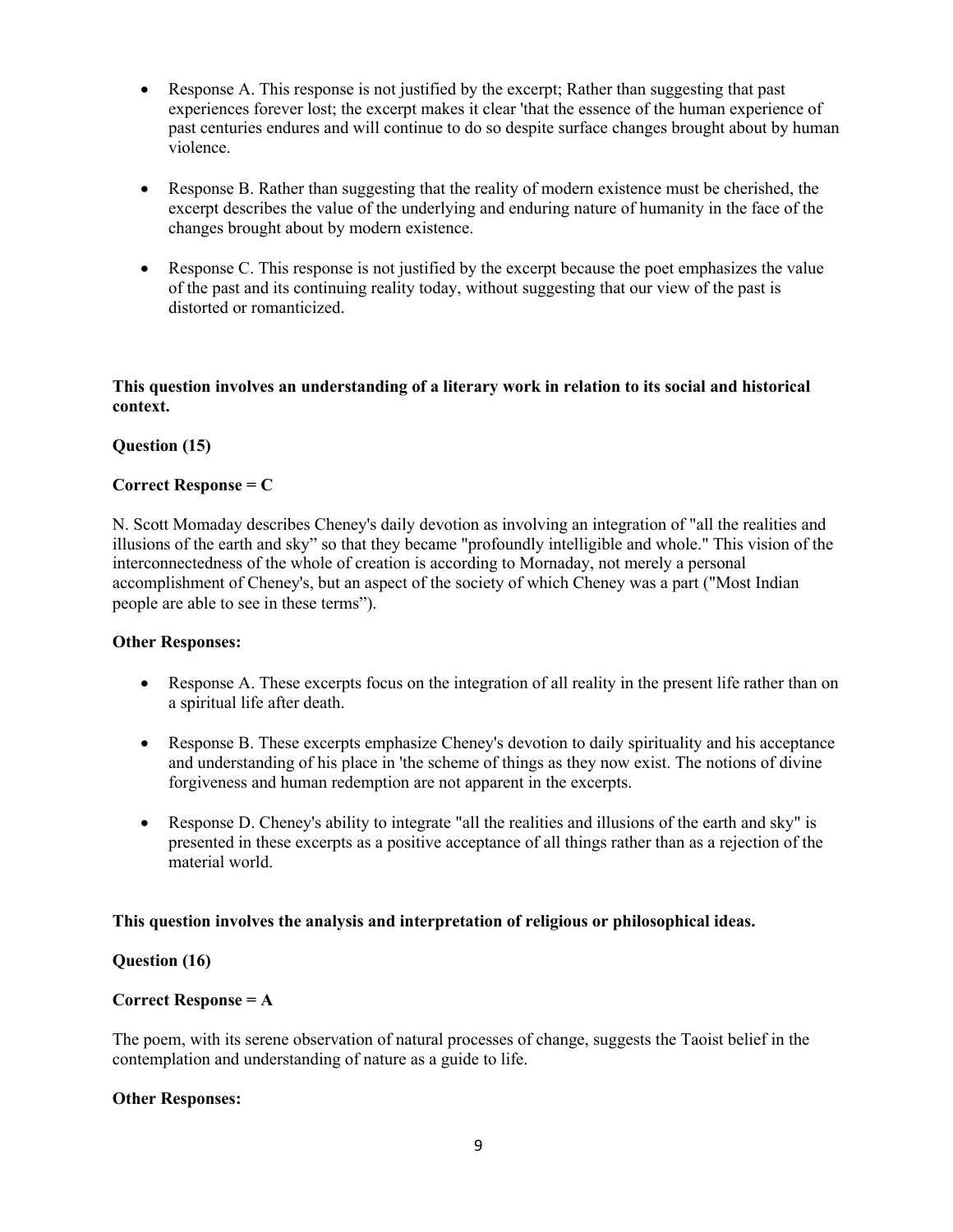- Response B. The poem suggests the personal contemplation of nature rather than ethical precepts or the management of the social order.
- Response C. Rather than suggesting a concern about or awareness of supernatural begins or divine forces in nature, the poem appears to be concerned with the contemplation of nature in and of itself.
- Response D. In its contemplation of nature and natural processes, the poem does not appear to suggest renunciation of the world or striving for enlightenment.

#### **The first question involves the ability to comprehend ideas expressed in written materials.**

#### **Question (17)**

#### **Correct Response = C**

In this excerpt, Martin Luther-King, Jr., argues that people have "a moral responsibility to disobey unjust laws." The practice of civil disobedience- nonviolent resistance to laws in order to call attention to and protest them- is an instance of disobeying unjust laws to exercise moral responsibility, a practice that is consistent with the author's argument.

#### **Other Responses:**

- Response A. The argument in the excerpt tends to contradict this statement. Dr. King refers to the legal system of the United States, a democratic system, in arguing that disobedience is sometimes justified.
- Response B. The excerpt does not suggest that human law and moral law must be unavoidably at odds; in fact, the definition of a just law as "a man-made code that squares with the moral law" suggests that there is no necessary conflict between human and moral law.
- Response D. The information in the excerpt tends to contradict this statement. The suggestion appears to be that in a truly healthy society, just laws will be obeyed and unjust laws disobeyed.

**The second question involves the use of critical reasoning skills to assess an author's assumptions in written materials,** 

#### **Question (18)**

#### **Correct Response =D**

In discussing the nature of just and unjust laws, Martin Luther King, Jr., uses segregation laws as an example of unjust laws, He then argues that just laws apply equally to all people; they represent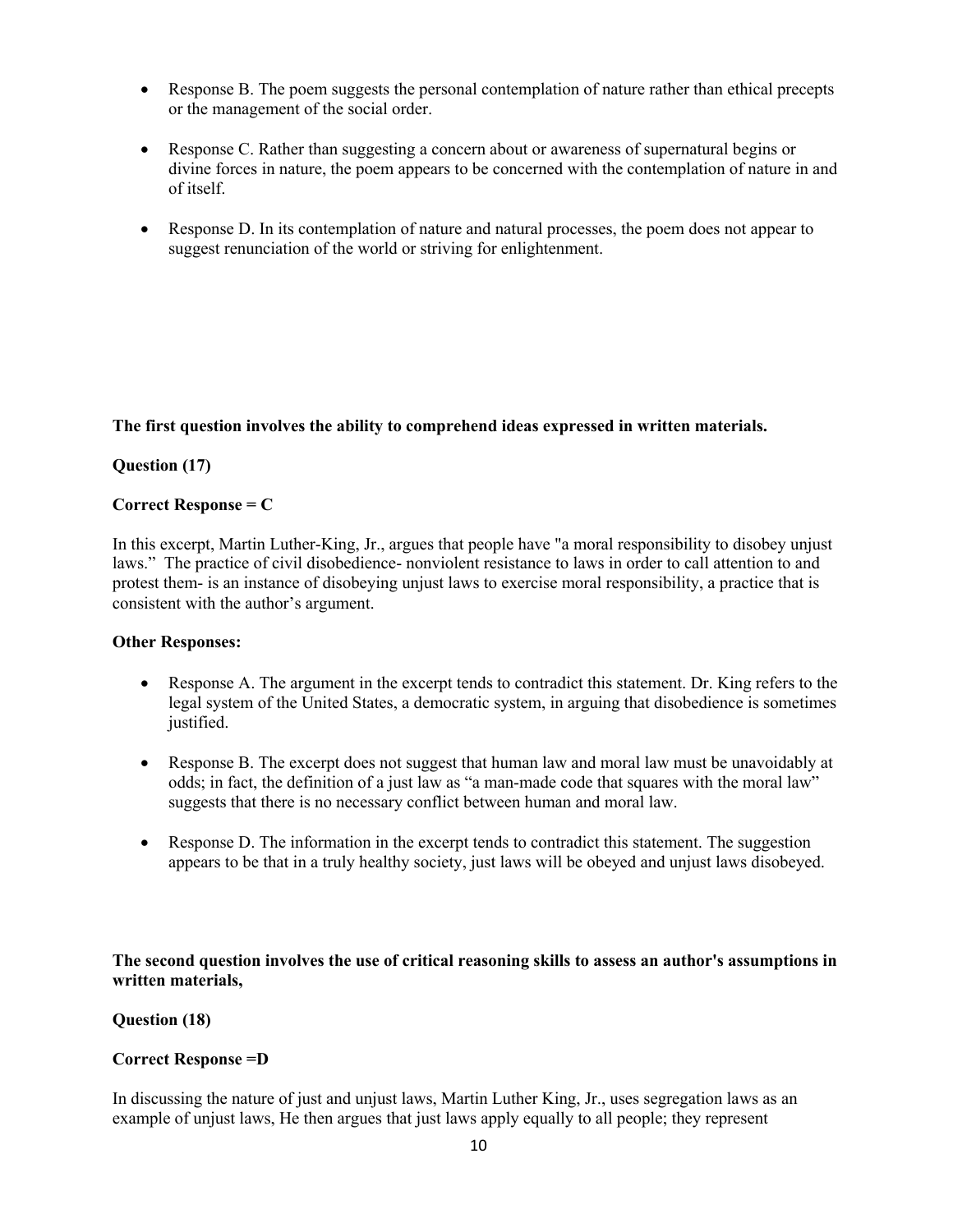*"sameness* made legal." The assumption that underlies this argument is that all human beings are created equal.

#### **Other Responses:**

- Response A. The excerpt suggests that, in a just society, both the rights of the majority and the rights of minority groups must be taken into account.
- Response B. Dr. King's argument does not relate to the amount of power or influence that a government exerts or the number of laws it enacts. Instead, the focus is on the justness or unjustness of a government's laws.
- Response C. The excerpt does not suggest a belief in law as representing the collective historical wisdom of human society. Instead, Dr. King criticizes unjust laws as illegitimate.

#### **This question involves the interpretation and analysis of written materials.**

#### **Question (19)**

#### **Correct Response = B**

In this passage, the author gives several indications that the major river valley. Civilization of this period tended to evolve outward from urban centers. For example, the passage describes how urban civilizations "radically transformed the village farmers at their margins," how peasant farmers began to supply food to the towns, and how cultural ideas from the "centers of civilization penetrated into many parts of the tribal world."

#### **Other Responses:**

- Response A. This response is not justified by the passage. Rather than suggesting that farmers resisted the demands made by urban elites, the passage suggests that the transformation from farmers, to town-oriented peasants was a natural cultural development.
- Response C. This response is not justified by the passage. The passage does not suggest any effect that expanded economic opportunities might have had on traditional family relationships.
- Response D. This response is not justified by the passage. The passage does not relate to any struggle for dominance that might have a risen between religious and secular interests during the period.

#### **This question involves an evaluation of the effectiveness of expression in a written passage.**

#### **Question (20)**

#### **Correct Response = C**

In Part 3, the clause "an individual body of myths were developed" contains an error in subject- verb agreement. The singular subject body is used with the plural verb *were developed.* In grammatical expression, the subject and verb must agree in number. The clause should be written as "an individual body of myths was developed."